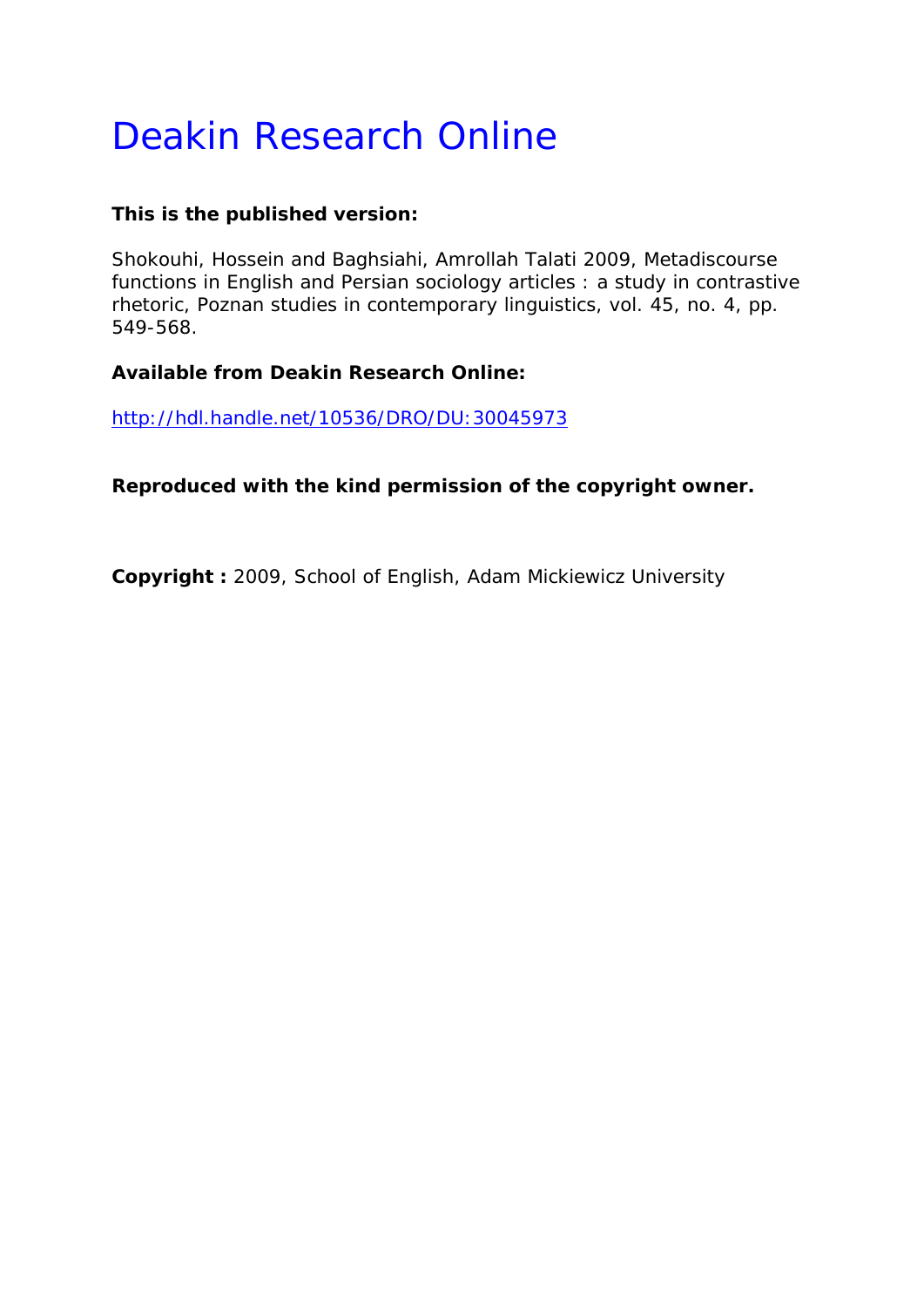*Poznań Studies in Contemporary Linguistics 45(4), 2009, pp. 535–554 © School of English, Adam Mickiewicz University, Poznań, Poland doi:10.2478/v10010-009-0026-2* 

# METADISCOURSE FUNCTIONS IN ENGLISH AND PERSIAN SOCIOLOGY ARTICLES: A STUDY IN CONTRASTIVE RHETORIC

HOSSEIN SHOKOUHI<sup>1</sup> AND AMROLLAH TALATI BAGHSIAHI *Shahid Chamran University, Ahvaz 1 shokouhi\_hossein@yahoo.com* 

### **ABSTRACT**

This study on contrastive rhetoric reports on metadiscourse functions in sociology articles in Persian and English. The results have revealed a higher number of metadiscourse elements in the English texts. Among the different metadiscourse elements used, text connectors are the most frequently employed in both languages. Modality markers are the second most frequent in both languages although the English writers used nearly twice the number of these markers. Overall, it is found that the frequency of textual metadiscourse markers is greater than the interpersonal markers in both language samples. It was further revealed that the Persian writers of sociology texts are less interested in explicitly orienting the readers and some of the main points in an article, especially in the concluding section, are left for the readers to infer. This, we believe, is the result of less reliance on academic writing in the educational system of the country. Instead, the Iranians are largely encouraged to employ a flowery language and rhetoric to decorate their writing in their school years which makes them less attentive of their readers.

KEYWORDS: Metadiscourse; rhetoric; Persian; English; sociology texts.

# 1. Introduction

Since its inception in 1966 by Kaplan, contrastive rhetoric has been developed as a theory and research to examine different discourses and rhetorical uses of languages, and contrastive rhetoric analysts have suggested ways in which second language writers and readers need to adjust to write and read in English. Rhetorical use of language, which involves proper linguistic choices, refers to the act of convincing and orienting an audience of one's arguments. The effectiveness of these choices lies in their cognitive and cultural values to a community.

Kaplan (1966: 16), inspired by the Sapir–Whorf hypothesis, stressed that "writers with different linguistic and cultural background are likely to organize their paragraph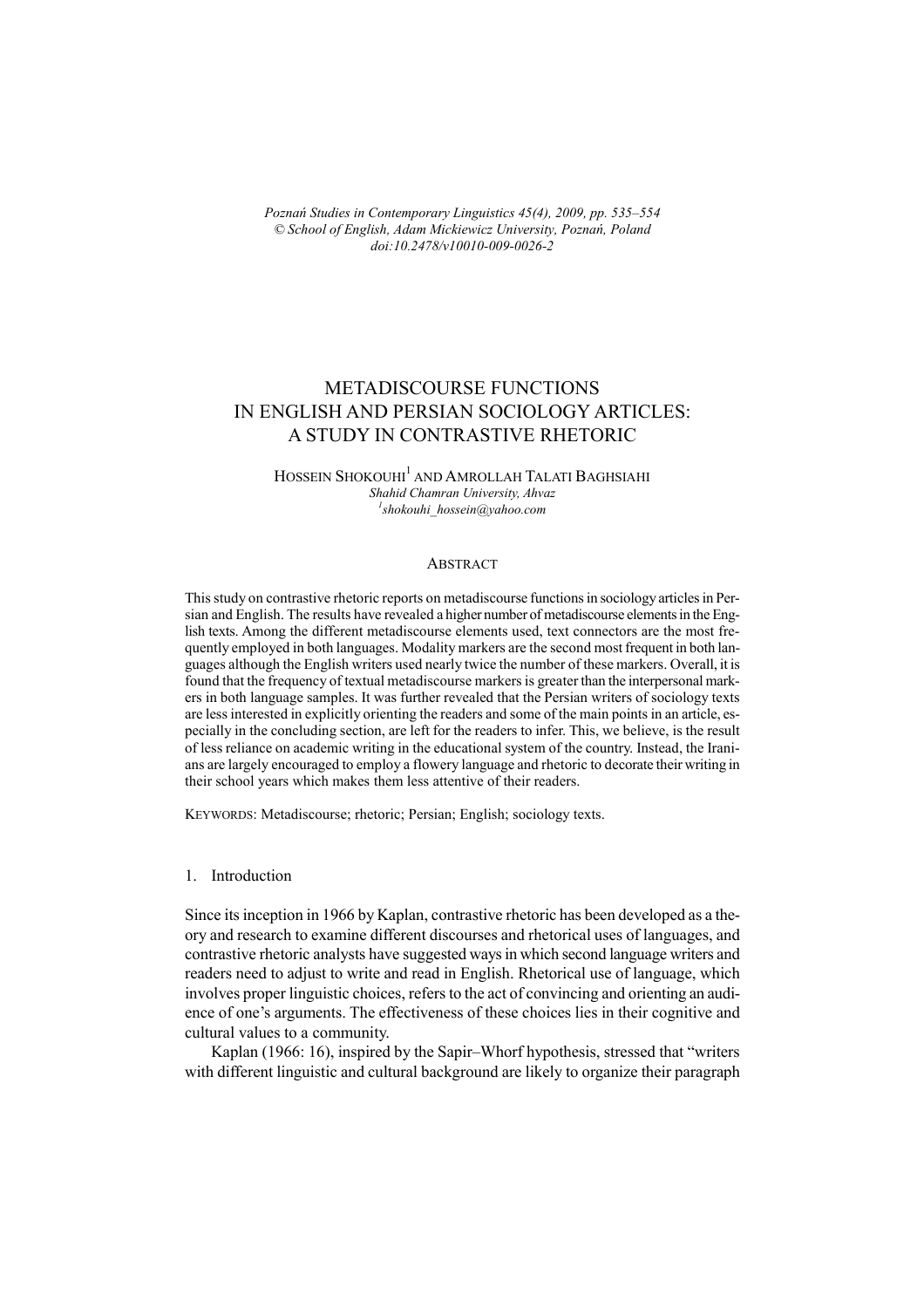differently presumably because they tend to organize their thought differently". Therefore, a non-native learner, in order to produce a more acceptable piece of writing, should learn, beside the system of the L2 writing, conventions which operate on discourse and text level and which are the result of an L2 speaker's culture and thought patterns. He further (1984: 14) contends that the main concern of contrastive rhetoric is the notion that speakers of different languages use different devices to present information, to establish relationships among ideas, and to show centrality of one idea as opposed to another to select most effective means of presentation.

## 2. Background

In his pioneering study, Kaplan (1966), believing in how an individual's worldview and perceptions of the self can be represented through language, analyzed the organization of paragraphs in about 600 ESL student essays. After making the link between the cultural thought patterns and language, he points out to what he considers the erroneous assumption "that because a student can write an adequate essay in his native language, he can necessarily write an adequate essay in a second language" (Kaplan 1966: 3). Kaplan claims that "the foreign-student paper is out of focus because the foreign student is employing a rhetoric and a sequence of thought which violates the expectation of the native reader" (Kaplan 1966: 4). Believing that an ideal English paragraph is linearly organized, he analyzed the samples of ESL students' writings and found that those samples reflect the culture-specific thought patterns of the student writers. He illustrates these thought patterns in the form of a now-famous diagram.

The diagram below (Figure 1), Kaplan maintains, displays the extensive parallel constructions in Semitic group such as Arabic, an "indirect" approach to the topic in the Oriental group, and frequent digression in Romance and Slavic groups (Kaplan 1966: 19). He also illustrates English paragraph structure in a straight line meaning that English paragraph is very much linearly organized.



Figure 1. Thought patterns of different nations (from Kaplan 1966: 15).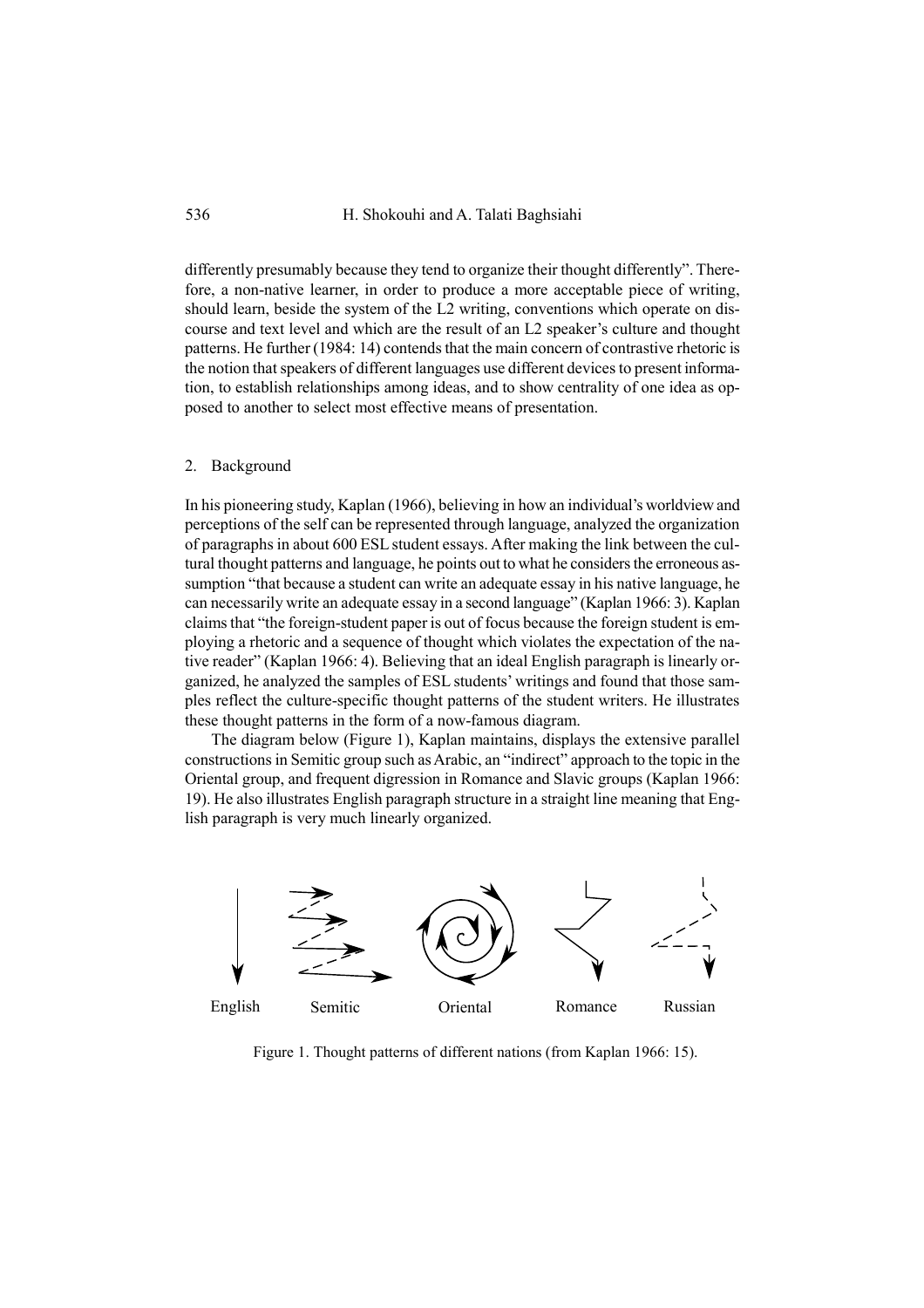Although this illustration is now often criticized for being too simplistic, for it is overgeneralizing and also because it assumes English rhetorical model to be "straight", Kaplan's hypothesis is still given consideration because it points out the nature of these rhetorical variations across cultures. Leki (1991: 123) notes that although the work of Kaplan is "exploratory" and to some extent "more intuitive than scientific", it is "valuable in establishing contrastive rhetoric as a new field of inquiry".

Clyne (1981, 1984) studied two different writing tasks from English-speaking and German-speaking subjects. The studies provided clues for Clyne to conclude that German discourse is less linear than English. While English scholars pay more attention to formal discourse, their German counterparts pay more attention to the content of the discourse. These contrastive studies give us better insights into writing styles in different languages than do the ones by Kaplan (1966) and others that investigated the texts in a common second language because they compare the original texts written by professionals, not just student essays in a second language.

Hinds (1987), by evaluating English and Japanese texts, claims that while English uses a writer-responsible rhetoric (i.e. it is the duty of the writer to make his/her text clear to the reader), Japanese uses a reader-responsible rhetoric (i.e. it is the duty of the reader to understand what the writer has intended to say). In other words, a reader- or writer-responsible rhetorical tradition depends on the degree that the reader or the writer involved in making inferential activity in comprehending the text.

Indrasutra (1988), cited in Noor (2001: 264), investigated 60 essays written by American and Thai students and found out that Thai students focused on mental status more than American students did. She supports this by arguing that Thai students are more influenced by religious beliefs than American students. The essence of the concept of genre, as now used in applied linguistics, ESP and rhetoric, is an emphasis on the primacy of communicative purpose and the ways in which communicative needs shape or influence rhetorical structures (Holmes 1997: 322).

#### 2.1. On metadiscourse

Due to the definitions presented for the genre, some researchers tried to classify different types of texts into different genres. Consequently, research articles (RAs) of academic writing were recognized as a genre by some researchers (Swales 1990; Mauranen 1993; Connor 1996; and Valero-Garces 1996). Valero-Garces (1996: 281) notes that "the universal character of academic literature derives, in my view, from the fact that academic papers belong to the same genre". On the same ground, a research paper can be said to constitute a genre within the scientific world with different conventions across different disciplines. These conventions are, nevertheless, realized through rhetoric.

From whatever perspective we look at genre and rhetoric, metadiscourse conventions are of prime importance in the organization of a text. Vande Kopple (1985: 83) believes that metadiscourse is the linguistic material which "does not add propositional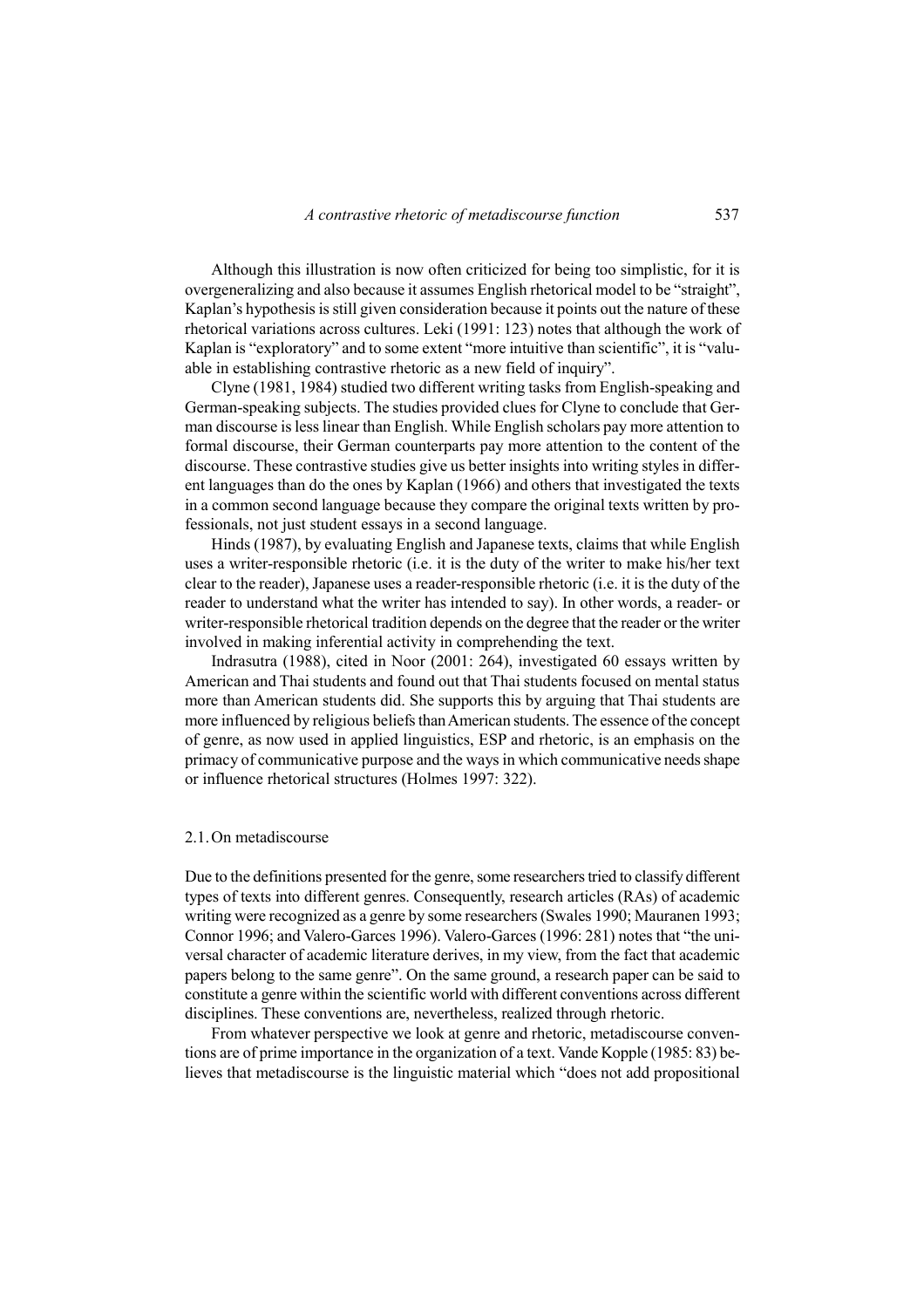content, but rather signals the presence of the author" in the text. Mauranen (1993: 8) and Valero-Garces (1996: 282), taking nearly the same stance, refer to it as certain elements in the text that go beyond the propositional content. Hyland (1998: 438) suggests that metadiscourse is those aspects of the text which "explicitly refer to the organization of the discourse or the writer's stance towards either the content or the reader". More recently, Vande Kopple (2002: 92), who has worked considerably on metadiscourse and based his idea on Halliday's (1973) taxonomy of macrofunctions of language, defines it as the elements in text that "convey meaning other than those that are primarily referential". Metadiscourse is, therefore, a crucial rhetorical device for writers for it allows them to engage and influence readers in ways that conform to the norms of a discipline, values and ideology of a community, thus expressing textual and interpersonal meanings in a way to be credible and convincing to the audience of that community (Hyland 1999: 5; 2005: 18).

Fuertes-Olivera et al. (2001) state two different approaches that are currently found in the literature on metadiscourse. On the one hand, linguists such as Mauranen (1993) and some others limit the notion of metadiscourse to Halliday's textual metafunction of language. They concentrate on analyzing text features that play a textual organizing role. On the other hand, scholars such as Vande Kopple (1985) and Hyland (2005) take a more comprehensive view which includes not only text-organizing elements but also interactive elements such as the expressions of the author's attitudes and certainty, usually associated with Halliday's interpersonal metafunctions.

A variety of metadiscourse taxonomies have so far been proposed. Metadiscoursal elements can be classified according to their meaning, forms and function. Vande Kopple (1985) gives a mainly functional classification based on Halliday's (1973, 1985) macrofunctions of language. Halliday (1973: 58) has shown that when people use language, they usually work towards fulfilling three macrofunctions, by trying to provide expressions of their experience, to interact with their audience, and to organize their expressions into cohesive discourses whose addressees can make coherent sense of. In other words, he asserts that people communicate with messages that are integrated expressions of three different kinds of meaning, which he calls ideational, textual, and interpersonal. Elements in ideational set are concerned with the expressions of our experience, "both of the external world and of the inner world of our own consciousness" (Halliday 1973: 58). Elements within the textual set have "an enabling function, that of creating text, which is language in operation as distinct from strings of words or isolated sentences and clauses" (Halliday 1973: 58). Finally, elements within the interpersonal set are concerned with "language as mediator of role" including the expressions of our own personalities and personal feelings as well as forms of interaction with our participants (Halliday 1973: 58).

Accordingly, Vande Kopple (2002: 114) believes that primary discourse fulfills Halliday's ideational function and metadiscourse serves Halliday's interpersonal and textual functions of language. Therefore, he suggests two main categories for metadiscourse; textual and interpersonal (see below). Textual metadiscourse, sometimes called meta-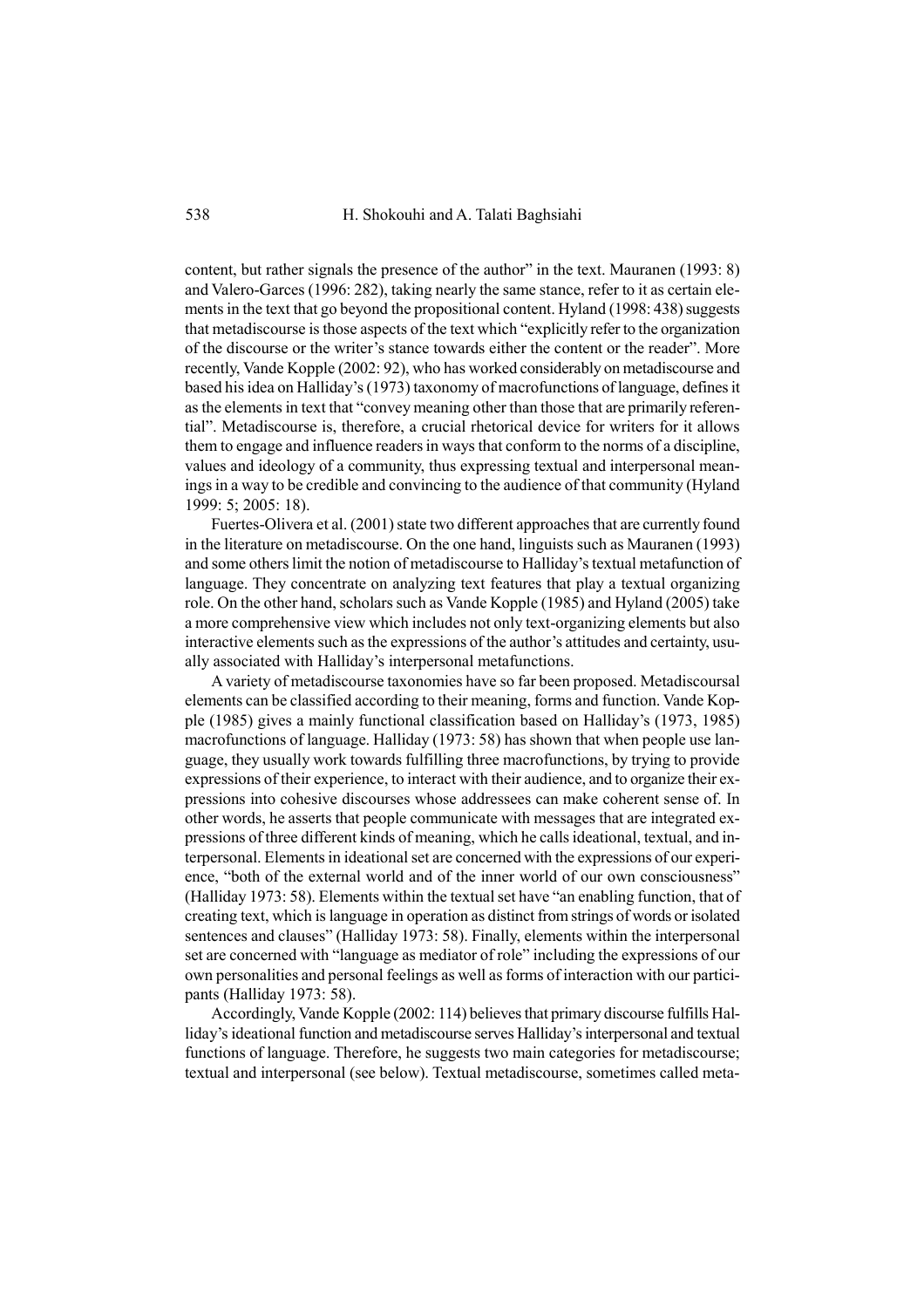text, serves the function of organizing the text and directing the reader. Interpersonal metadiscourse is employed to develop the relationship between the reader and the writer and to add the writer's personal belief and degree of commitment towards an ongoing proposition. In his classification, Vande Kopple (1985) distinguishes between seven subcategories of metadiscourse, four of which belong to textual functions and three others to interpersonal function. The textual ones are: (a) text connectives including conjunctions, sequence markers, etc. (e.g. *because*, *first*, *next*, etc.); (b) code glosses, to help readers grasp the meaning of words, phrase, or idioms (e.g. *x means y*); (c) action markers or illocution markers which are indicators of discourse acts (e.g. *to illustrate this*, *I hypothesize that*, *to sum up*, etc.); and (d) narrators (e.g. *according to*, *as*, *and so on*). The interpersonal function includes: (a) modality markers, to assess certainty/uncertainty of propositional content and the degree of commitment (e.g. *obviously*, *clearly*, etc.); (b) attitude markers, to reveal the author's attitudes toward the propositional content (e.g. *surprisingly*, *I find that...*, etc.); and (c) commentaries to draw readers into an implicit dialogue with the author (e.g. *you may not agree that...*, *believe me...*, and the like).

Moreover, Crismore and Fransworth, cited in Valero-Garces (1996: 283–284), expanded Vande Kopple's taxonomy by including interactive elements into it. Their schema, in addition, distinguishes between tactical metadiscourse (preview, tactical enumeration, topic shift, review, conclusion and forecast) and lexical metadiscourse (limiters, hedges, emphatics, evaluatives, formulators, appeals, directives and asides). Crismore et al. (1993) and then Hyland (1999, 2005) adopted the same major textual and interpersonal categories and presented different taxonomies under the assumption that metadiscourse is an open category to which new items can be added to meet the needs of the situation (Vande Kopple 1985: 83). Mauranen (1993) adds another taxonomy to these classifications. He takes textual metadiscourse (metatext) as his concern and divides it into four categories: (a) text connectors like *however*, *first*, *last*, etc.; (b) reviews like *as previously mentioned*, *we noted above that*, etc.; (c) previews such as *we show below that*, *it will be discussed later that*, etc.; and (d) action markers like *I assume that*, *for example*, etc. These categories, which will be expanded below, are adopted as the textual metadiscourse part of this study. Mauranen investigated the rhetorical differences between texts written by academics with different cultural backgrounds (Anglo-American and Finnish) with respect to metadiscourse use in economics research articles. The results indicate that Anglo-American writers use more metadiscourse than Finnish writers do. She concludes that Anglo-American writers are more concerned with guiding and orienting the readers than Finns (Mauranen 1993: 16).

In 1996, Valero-Garces, following the same approach, conducted a study on the cultural differences between texts in English by Spanish and Anglo-American authors in terms of frequency and preference of use of metadiscourse in economic RAs. Based on the results, he came to agree with Mauranen (1993) on the intercultural variation in the rhetorical preferences of writers within the same genre. He also concludes that Anglo-American writers show more interest in guiding and orienting readers in the process of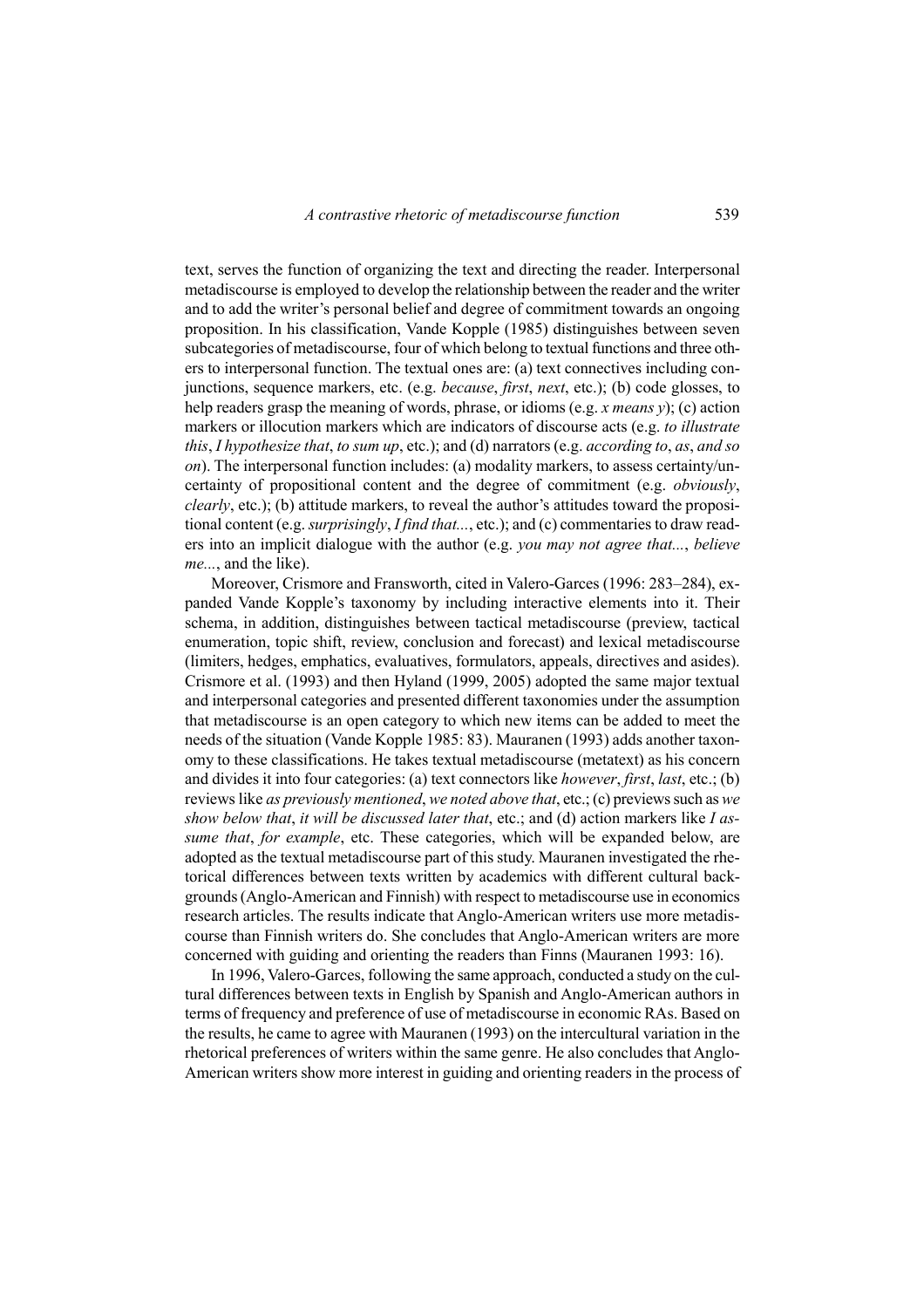interpretation and that they are more prevalent and explicit in the text than Spanish authors when writing in English (1996: 292).

Moreno (1997) conducted another study on metadiscourse in Spanish and English scientific texts. She examined the use of cause-effect relationship in business and economic RAs by native writers of the two languages. The results showed that both language samples used cause–effect expressions with similar frequency. She concluded that it is the writing conventions of the RA genre, not the English and Spanish different writing cultures that govern the writers' strategies in using cause–effect relations in texts (Moreno 1997: 171, 174).

Following Moreno (1997), the present study aims at investigating academic RAs in Persian and English using some selected categories and types of metadiscourse in order to find out how the rhetorical systems of the two different languages can differ.

#### 3. Methodology

Based on Mauranen (1993) and Connor's (1996) beliefs, we started with the fact that RAs can be taken as a genre. Moreover, in order to narrow it down, all RAs were selected from sociology, a general discipline which allows the researchers a better interpretability of the data as compared to other disciplines.

The samples were selected randomly from among tens of articles in the two languages in consultation with the informants and professional academics at the Sociology Department of Shahid Chamran University of Ahvaz, a city in the South West of Iran. According to the experts in the field, the academic journals selected were the most widely-read ones in sociology (see the list below). The ten English RAs we finally selected randomly, from among our preliminary selection of thirty articles, had been written by English authors with Anglo-American dominance. The decision regarding names was reached by the guidance of some scholars in the field of sociology. The same process was taken for selecting the Persian sample. The English journals were *American Journal of Sociology*, *British Journal of Sociology*, *Sociological Perspectives*, *American Sociological Review* and *Social Force*. For the Persian journals, we selected *Social Science Quarterly of Allameh Tabatabayee University*, *Shiraz University Journal of Social Science and Humanities*, *Mashhad University Journal of Literature and Humanities*, *Tabriz University Journal of Literature and Humanities*, *Sistan-Baluchestan University Journal of Humanities*, and *Birjand University Journal of Literature and Humanities*, all being Iranian journals.

### 3.1. Instrumentation

This study makes use of metadiscourse, a micro-level feature of text rhetoric, as a means to examine and investigate the rhetorical features and strategies in the two languages.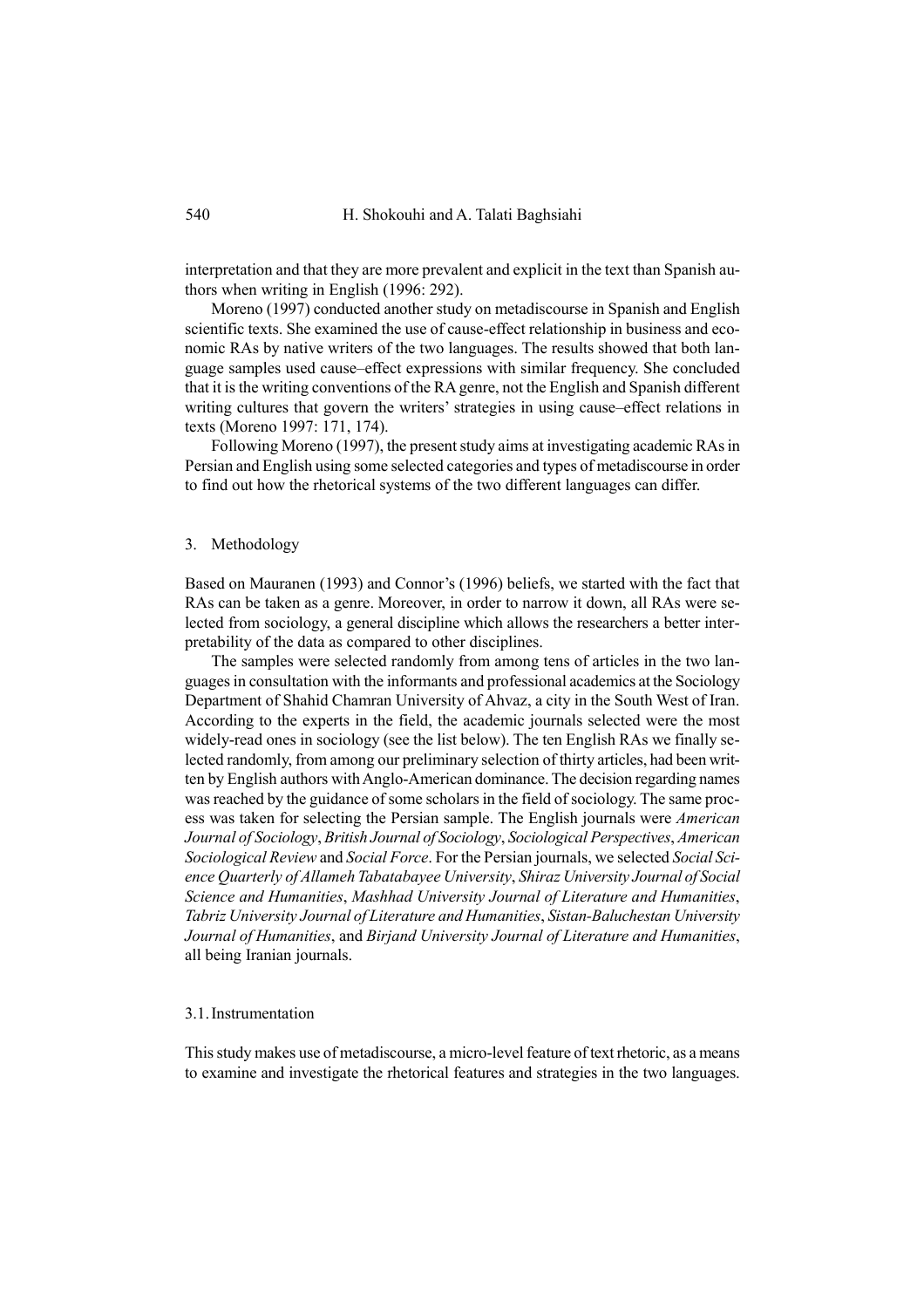Among the metadiscourse classifications cited earlier, the present study is limited to Vande Kopple's (1985) classification in which Review and Preview come under the main type of Text Connectors. Based on Mauranen (1993) and Valero-Garces (1996), these two subtypes are regarded as two main types in the present study, due to the fact that they are important elements in organizing the text by referring to the same text. All types of metadiscourse used in this study are exemplified below under two main categories.

#### 3.2. Data collection

All occurrences of metadiscoursal elements of the five types mentioned above were counted in the two text pairs. A rigorous analysis was conducted with consideration of the functional meaning. In other words, all articles were traversed in search of metadiscoursal markers, and the frequency of the occurrence count was not mechanical but functional, due to the multifunctionality of some metadiscoursal markers which need to be classified differently according to context in which they occur. The problem of multifunctionality is persistent mainly with modality markers. To give an example, in the sentence *It can be said that he can speak English*, the word *can* seems to have two different functions in its two occurrences in the same sentence. The first one is used as a metadiscoursal marker which belongs to the subtype of "hedges", but the second occurrence of the same word is used in a different functional way. It is used to mean that he has 'the ability to speak English', where it does not function as a metadiscoursal marker. Accordingly, based on the most likely interpretation of a word in a particular context, one has to make decision on the function that the writer intended to use a particular item (Salager-Mayer 1994: 154). The criterion for selecting which and to what extent a marker can be labeled a metadiscourse, a few (applied) linguists who had been involved in teaching such course in the department were consulted.

#### 3.3. Procedure and data analysis

In nearly all contrastive studies, the fundamental question is how to establish the common platform that guarantees the comparability between languages. In this study, in order to meet the homogeneity between the two corpora, a sample of two parallel series of sociology RAs in English and Persian were randomly selected from the two language samples. The selection of journals in both languages as well as the articles was made in consultation with some expert informants at the Department of Sociology at Shahid Chamran University. Then, the above-illustrated model of metadiscourse schema which was adopted from Vande Kopple (1985) and Mauranen (1993) was applied into the corpus. In order to identify metadiscourse markers as precisely as possible, a rigorous contextual and functional analysis was performed. Afterwards, the number of metadiscourse devices was recorded in each RA and in each language corpus separately. The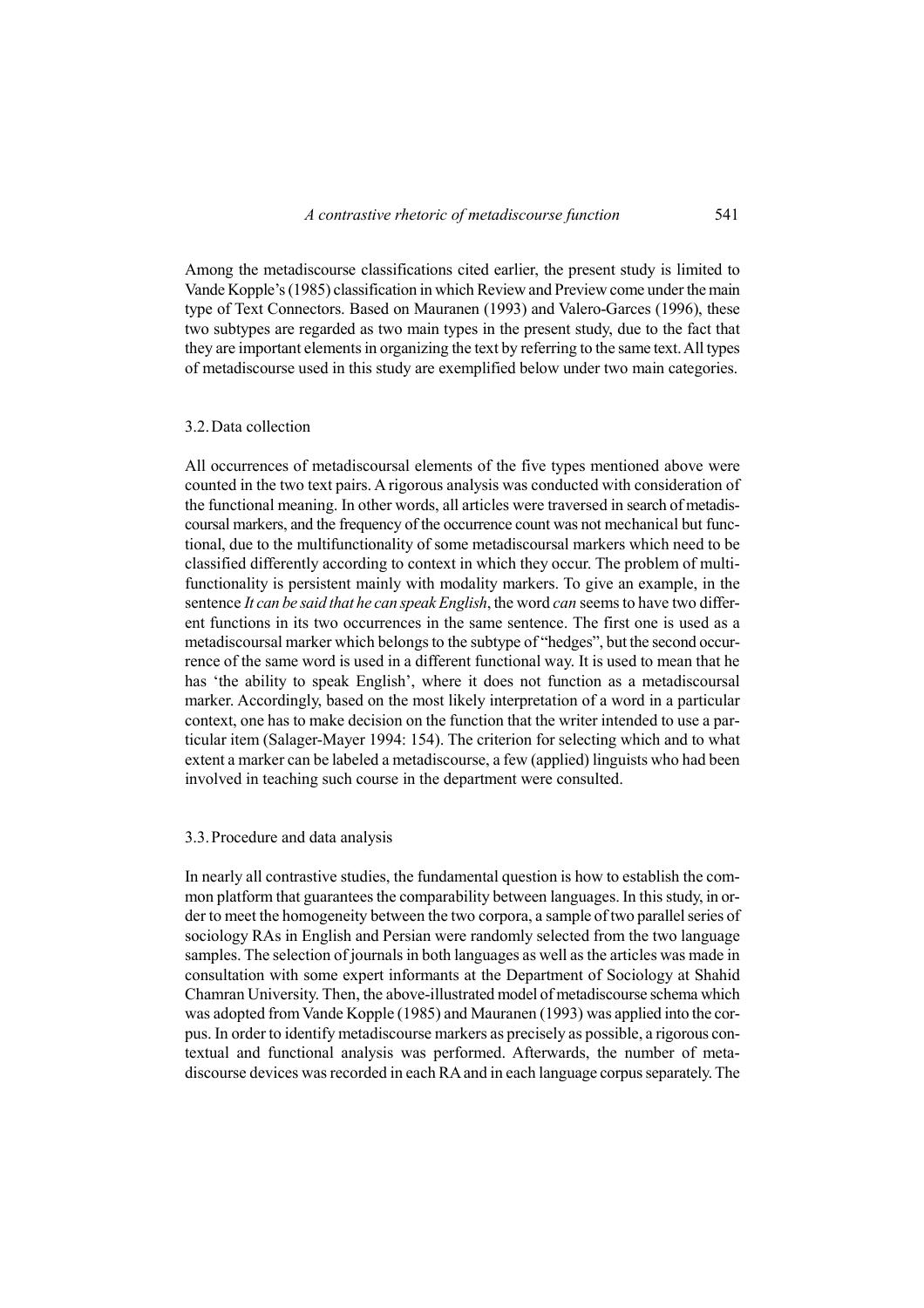metadiscourse devices recorded in the samples were thus classified according to the five above-mentioned types. To determine how metadiscoursal elements were distributed within the two languages, the number of metadiscourse markers per category was computed to show the total number of metadiscourse markers in each sample.

Following Crismore et al. (1993), the present study used a line-density analysis approach in order to measure the amount and the distribution and types of metadiscourse markers used in the two samples. In order to find how the frequency of occurrence of the five types of metadiscourse is significantly relevant in both samples, the Chi-Square non-parametric statistical test was used, for which the alpha value was set at 0.001.

#### 4. Results

All occurrences of metadiscoursal markers were counted and categorized under the following five types in both language samples of Persian and English: (1) text connectors; (2) reviews; (3) previews; (4) action markers; and (5) modality markers. Following Hyland (1998, 1999, 2005), the present study considered the approximate number of words in each sample in order to reach an idea about how much of the texts was metadiscourse. Then, in the same line, the number of metadiscourse was computed per 1000 words to compare the proportions in texts of the same sizes, since the two samples of text are inevitably of unequal sizes (61,333 words for the Persian texts vs. 71,359 words for English).

In general, the quantitative analysis of this study indicates different frequency use of metadiscourse in the research articles of sociology with an average of 372 occurrences per paper in English (about one metadiscourse in every 19 words), and an average of 253 occurrences per paper in Persian (about one in every 24 words). Table 1 below presents the number of occurrences of metadiscourse markers per category and type within the two corpora. The number of metadiscourse devices per 1000 words is also presented for each category and type as well as for the total metadiscourse markers used in the two samples in order to help us make sound decisions about the variations.

A glimpse at Table 1 reveals that the Persian texts have employed fewer metadiscourse than the English texts (2532 occurrences in the Persian sample versus 3720 occurrences in the English sample). The English texts also have a higher proportion of metadiscourse markers in each category and type. More noticeably, text connectors are the most frequently used metadiscoursal elements in the two languages. However, there seems to be a great difference in using these devices between the two corpora (the issue will be attended to in the discussion section below). Previews, reviews and action markers turned out to appear far less than the other metadiscoursal types in either language. Further, previews and reviews seem to occur with the same ratio in both samples. Modality markers are the second most frequent category for both types of texts. Yet, it is more likely to exit a great difference in making use of these elements between the two languages. That is, the English writers used modality markers about two times more of-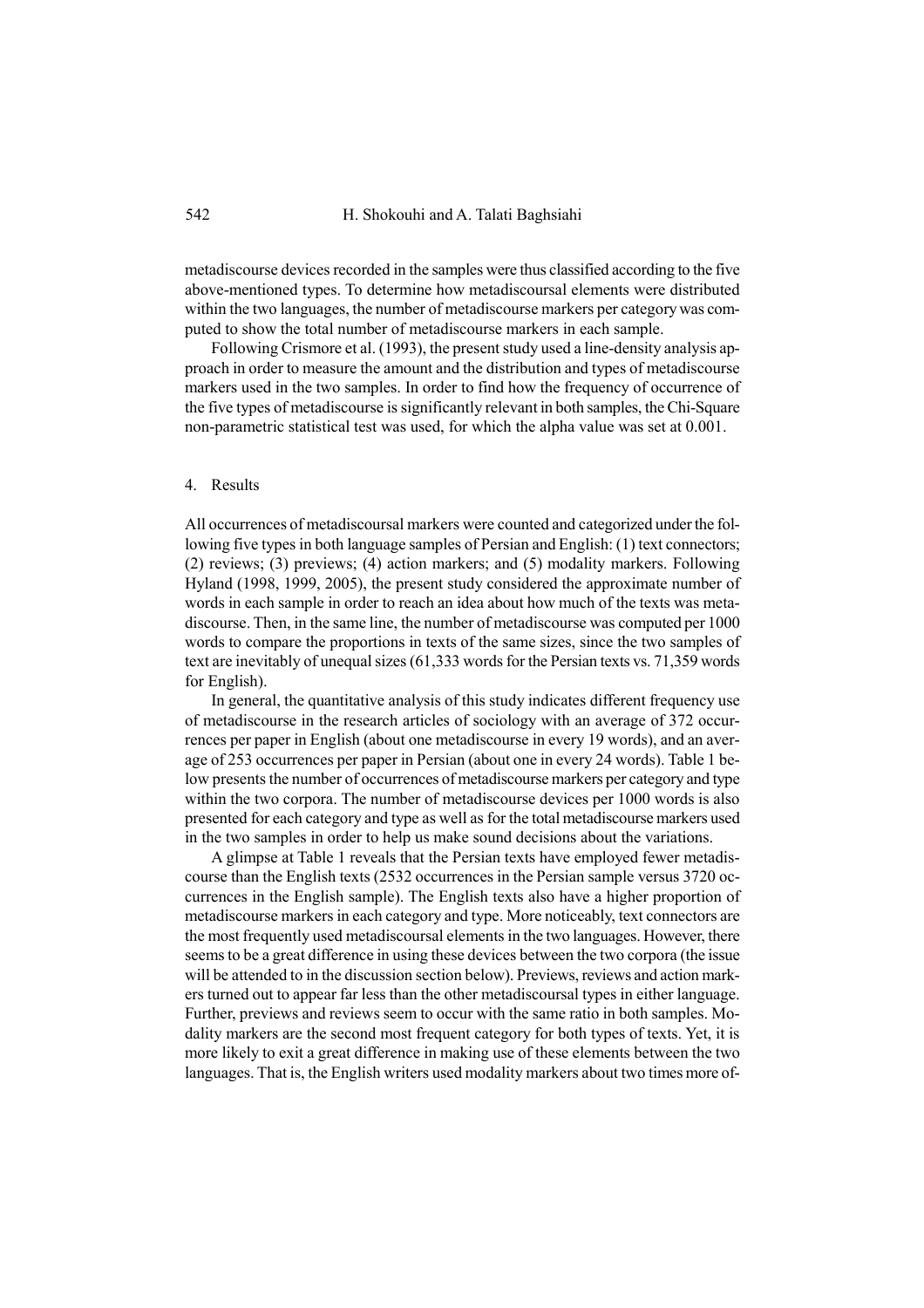| Categories and types |      | Persian (per 1000 words) |      | English (per 1000 words) |
|----------------------|------|--------------------------|------|--------------------------|
| Text connectors      | 1562 | (25.5)                   | 1944 | (27.2)                   |
| Action markers       | 82   | (1.3)                    | 157  | (2.2)                    |
| Reviews              | 59   | (1.0)                    | 85   | (1.2)                    |
| Previews             | 40   | (0.7)                    | 53   | (0.7)                    |
| Textual total        | 1743 | (28.5)                   | 2239 | (31.3)                   |
| Modality markers     |      |                          |      |                          |
| Hedges               | 649  | (10.6)                   | 1291 | (18.1)                   |
| Emphatics            | 140  | (2.3)                    | 190  | (2.7)                    |
| Interpersonal total  | 789  | (12.9)                   | 1481 | (20.8)                   |
| Total                | 2532 | (41.4)                   | 3720 | (52.1)                   |

Table 1. Occurrence of metadiscourse markers per category and type in Persian and English texts.

ten than the Persian writers. What can be seen from the results in Table 1 is that the writers of both languages use a relatively limited numbers of action markers in their writings.

Generally, the collected data confirms that the frequency co-occurrence of textual metadiscourse markers is more than that of interpersonal elements for both languages, but as it will be shown in Table 2, their proportions within each language sample vary. In order to make a more valid comparison and more reasonable judgment about the occurrences of metadiscourse in major categories and in different types within each language, the proportion of each category and type is presented in the form of percentage of the total number of metadiscourse in each language sample. Table 2 below presents the occurrences of metadiscourse markers per category and type in a ranked order with their proportions as the percentage of the total number of metadiscourse markers within each language sample.

| Language metadiscourse      |      | Total no. of Persian items | Total no. of English items |         |  |
|-----------------------------|------|----------------------------|----------------------------|---------|--|
| Categories                  |      |                            |                            |         |  |
| Textual metadiscourse       | 1743 | (68.84)                    | 2239                       | (60.19) |  |
| Interpersonal metadiscourse | 789  | (31.16)                    | 1481                       | (39.81) |  |
| Subcategories (types)       |      |                            |                            |         |  |
| Text connectors             | 1562 | (61.69)                    | 1944                       | (52.26) |  |
| Hedging                     | 649  | (25.63)                    | 1291                       | (34.70) |  |
| Emphatics                   | 140  | (5.53)                     | 190                        | (5.11)  |  |
| Action markers              | 82   | (3.24)                     | 157                        | (4.23)  |  |
| <b>Reviews</b>              | 59   | (2.33)                     | 85                         | (2.29)  |  |
| Previews                    | 40   | (1.58)                     | 53                         | (1.42)  |  |
| Total                       | 2532 | (100)                      | 3720                       | (100)   |  |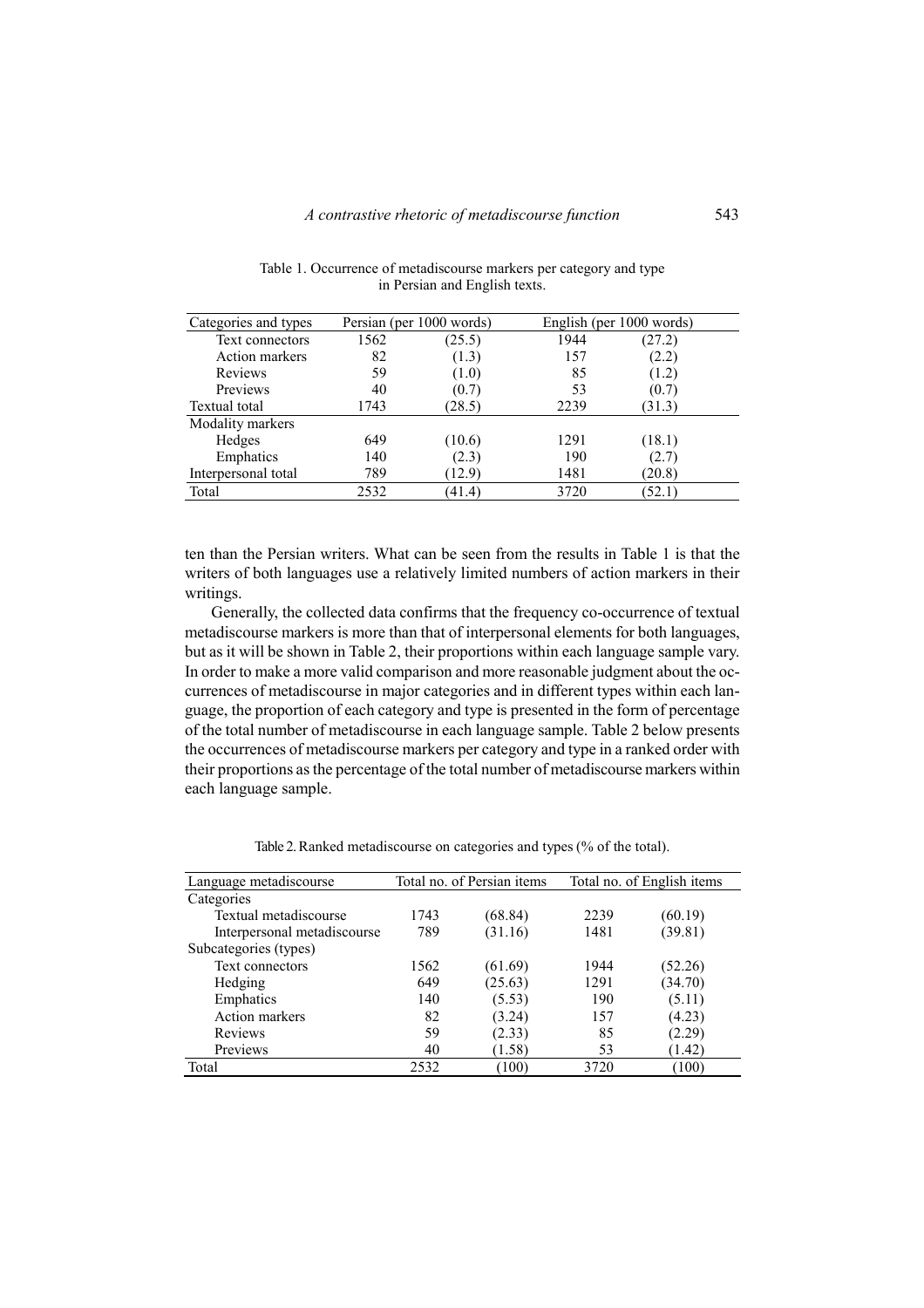Of the two main categories, the Persian writers use textual metadiscourse more than twice more often than interpersonal markers (whereas this proportion is not relevant for the English texts). The results show that the English writers are more interested in using interpersonal metadiscourse than the Persian writers. Of the subcategories (types) studied in the present study, text connectors comprise more than half of all metadiscourse used in the Persian texts while the text connectors in the English texts account for about half of all markers. This confirms the Persian writers' interests in using text connectors rather than any other types of metadiscourse.

Hedging, which is the second most used metadiscourse in both languages, makes up one forth of the total in Persian while the same type is one third of the total markers in the English texts. Based on this, the importance of hedging devices in English academic texts becomes evident. The other four types, which make up a small proportion of the total markers used in both languages, seem to be used with approximately similar proportions.

One interesting point, despite the discrepancy in the use of these elements in the two languages, is that the ranked order of all types of metadiscourse used in the two samples is the same (see Table 2). This might mean that, although the writers in the two languages may have different strategies in using some types of metadiscourse due to their cultural differences, they somewhat follow the same disciplinary culture and write within a unique framework identified by the genre. In order to make a sound comparison and a valid judgment about the use of metadiscourse between the two languages, Table 3 below presents the proportions and the computed Chi Squares.

|               |      | Persian |      | English | $\mathbf{D}_{\mathbf{A}}$ | $\mathrm{F}\gamma^2$ | DF |           |
|---------------|------|---------|------|---------|---------------------------|----------------------|----|-----------|
| Textual       | 1743 | (2.84)  | 2239 | (3.14)  | 7.1710                    | 6.4449               |    | 0.05      |
| Interpersonal | 789  | .29)    | 1481 | (2.08)  | 64.547                    | 55.478               |    | 0.001     |
| Total         | 2532 | (4.13)  | 3720 |         | 44.302                    | 38.770               |    | $0.001\,$ |

Table 3. Total occurrences and proportions of the main categories and the computed Chi Squares. P: Persian; E: English; χ *2* : Chi Square; DF: degrees of freedom; α: alpha.

Table 3 indicates that the percentile proportion of metadiscourse markers of the total running words in the Persian sample is less than that in the English sample (4.13 percent vs. 5.21 percent). It can also be seen from Table 3 that the Chi Squares computed for both of these proportions are far more than the critical Chi Squares (see Appendix 2 for the Critical Chi Square) with one degree of freedom and at 0.001 probability (alpha=0.001). This indicates that there are significant differences between the frequency of use of metadiscourse in the two languages, with English using more metadiscourse than Persian. Table 3 further reveals that there are also significant differences in occurrences of textual and interpersonal categories of metadiscourse between the two languages that confirm more strongly the stated differences.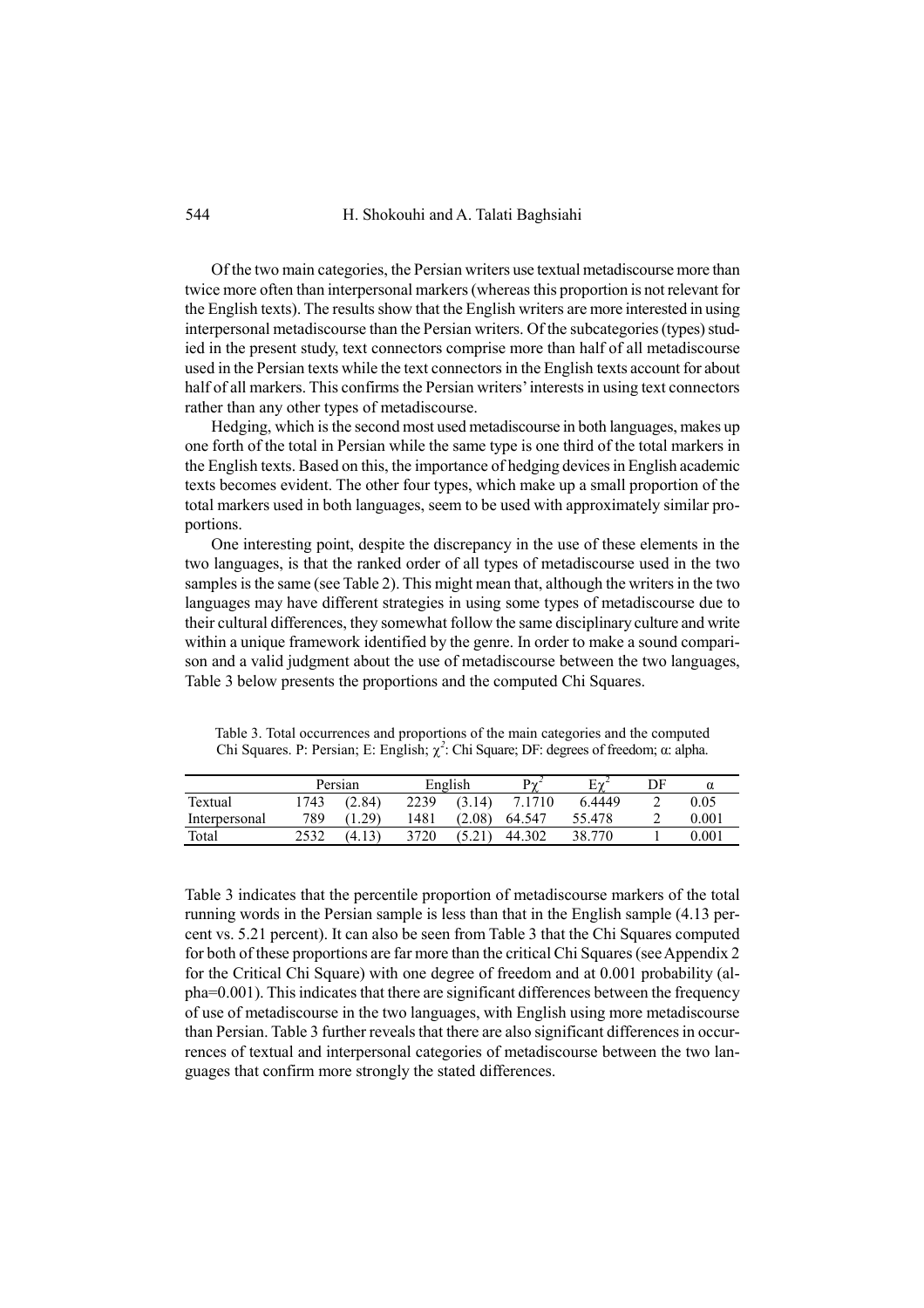To see whether there were significant differences between the Persian RAs with regard to metadicoursal use, four randomly-selected pairs of the Persian RAs, with the approval of our statistical counselor, were compared and analyzed and their Chi Squares were computed as a tentative model. Two pairs turned out to be significantly different while the other two pairs indicate no significant differences in using metadiscourse (see the results at Appendices 1 and 2). Moreover, it is worth noting that investigation of the rhetorical variations between writers of the same national culture needs an individual specific study.

Generally, the results show that although the Persian professional writers follow convention and values of the same local as well as disciplinary culture in their research paper writings, they may sometimes use some types of metadiscourse differently. Therefore, the fact is that the choice of metadiscourse markers may sometimes be affected idiosyncratically.

#### 5. Discussion

RAs, as specific forms of language use and social interaction, both represent particular processes of production and interpretation, and link to the social practices of the communities and institutions within which they are created. This linkage is thought to be realized through rhetoric within the text. Since metadiscourse is assumed to be one micro level feature of rhetoric, we might expect, then, that metadiscourse variations in RAs of various languages will reflect different rhetorical systems of those languages. Further, metadiscourse variations will anticipate that their use will contain clues about how the texts are produced and what purposes they serve. Metadiscourse is grounded in the rhetorical background of writers, and it is sensitive to their perceptions of audience, both of which are affected markedly by the cultural, social and educational heritage of writers.

It is clear that the use of metadiscourse to explicitly signal text organization, evaluate its contents and persuade readers is important in academic writing, especially in RAs. While different cultural backgrounds of writers have been found to influence the types and number of metadiscourse used (Mauranen 1993; Valero-Garces 1996), it is also evident that metadiscourse is a universal feature of professional rhetorical writing. The results of the present study contribute evidence to support the same views; that is, different cultural background leads to using different rhetorical strategies in writing. More interestingly, they also indicate that all these differences occur within a unique general rhetorical framework which may be identified by the genre or the disciplinary conventions and values. To speculate on the reasons for the variations and inconsistencies found in our samples under survey, the following relevant discussions are presented.

## 5.1. Textual markers

Through textual metadiscourse, writers try explicitly to make their presence felt in the text, to give guidance to readers with respect to how the text is organized. Their use de-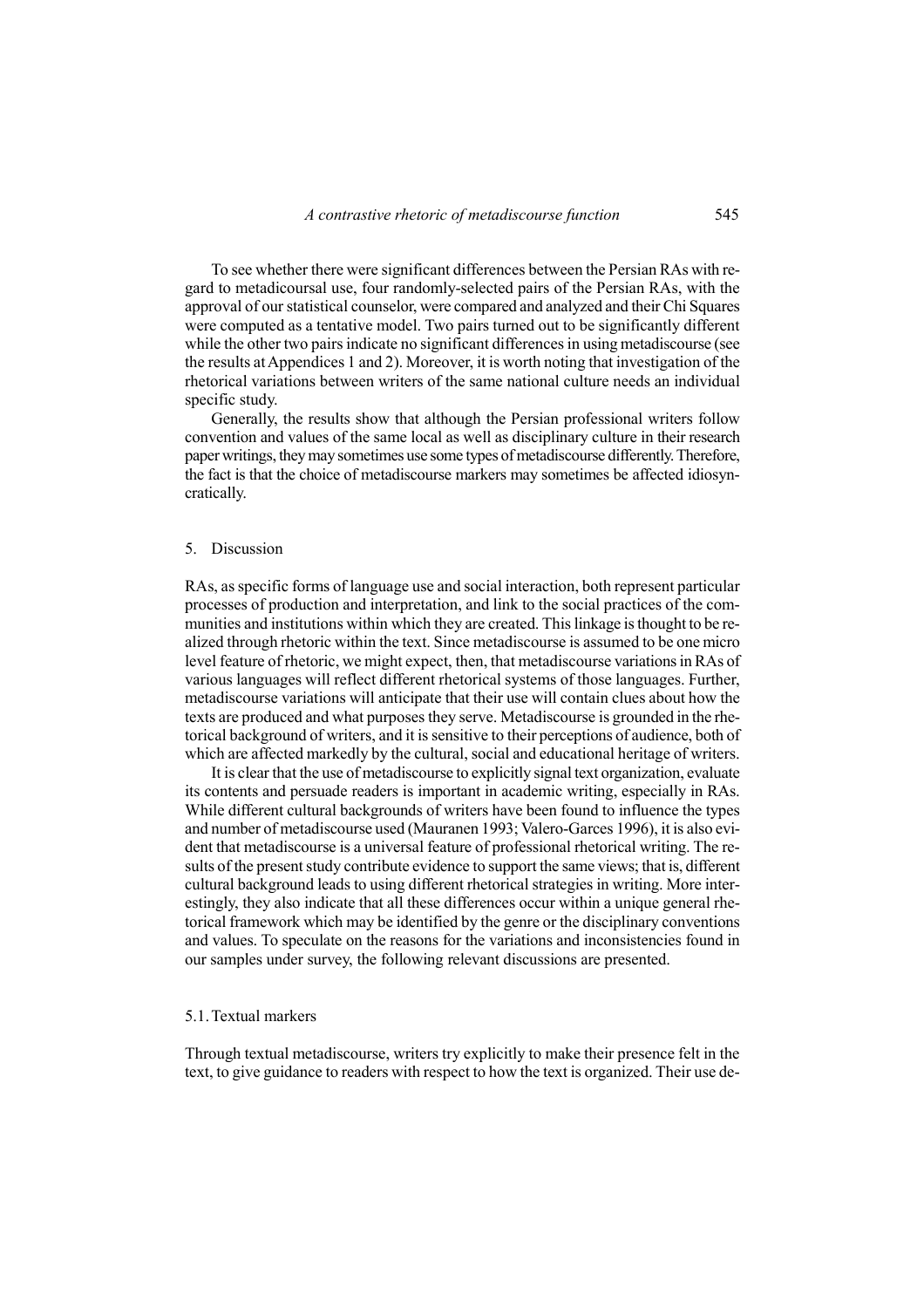pends on the knowledge relationships between the readers and writers as well as the writers' assessment of what needs to be made explicit to audience. It, therefore, represents the presence of the audience in the text. All of these will markedly be affected by the rhetorical background of writers.

A comparison of the texts from Persian and English academic RAs written by native speakers shows that these two groups of texts manifest certain different rhetorical preferences. Writers of Persian sociology RAs employ relatively fewer metadiscourse devices than the Anglo-American sociologists, which can indicate that the former group is less likely interested in explicitly organizing the texts and orienting the readers. The main theses and conclusions are largely left for the readers to infer, and less explicit guidance is provided to help the readers in understanding the texts.

The figures in our results imply that a kind of implicitness is characteristic of Persian rhetorical strategies. In contrast, Anglo-American writers are more interested in using overt textual metadiscourse through which they guide and persuade readers and make their presence more explicit in the texts. The question is, why, then, do Iranian writers write and argue differently from Anglo-Americans? A more plausible answer that can be speculated is that different cultural thought patterns of both groups can be the reason for the differences in writing rhetorical systems. This outcome strengthens the contrastive rhetoric hypothesis. The cultural thought patterns which are believed to affect rhetorical strategies in writing are constructed by and originated from various factors. One of these constructing factors may be the writers' viewpoint to science, communication and their readers, which may play an important role in the way of constructing discourse. No doubt all these standpoints, which are almost always realized in texts through the writers' rhetorical strategies, are constructed by the norms, values and conventions by which the writers' writing cultures have been formed. More simply, a Persian writer may view science or scientific findings as a phenomenon which should be stated in an argumentative style not explicit enough to the reader. This may result in employing an implicit way of communicating the findings whereas scientific writing, as believed, requires a more modest style of writing. As far as the audience is concerned, it can be claimed that Persian writers' superior view of themselves as compared to their readers may encourage them to present themselves more implicitly and leave the readers to struggle to infer the messages.

A further factor for constructing cultural thought patterns seems to be the background educational systems of the writers. In the Iranian educational system, less emphasis is put on the structure of writing in composition classes and the structure is overlooked in the expense of sparing content (Shokouhi 2007). This is what many previous generations of school-goers have experienced. Many of the teachers who had not received education in writing composition were involved in the teaching of it in high school. The teacher would assign a topic, which was generally a very broad one, to the students without training them on how to structure their writing. In the next class session, some students were randomly selected to read their compositions to the rest of their classmates and the teacher, without paying attention to the particularities of the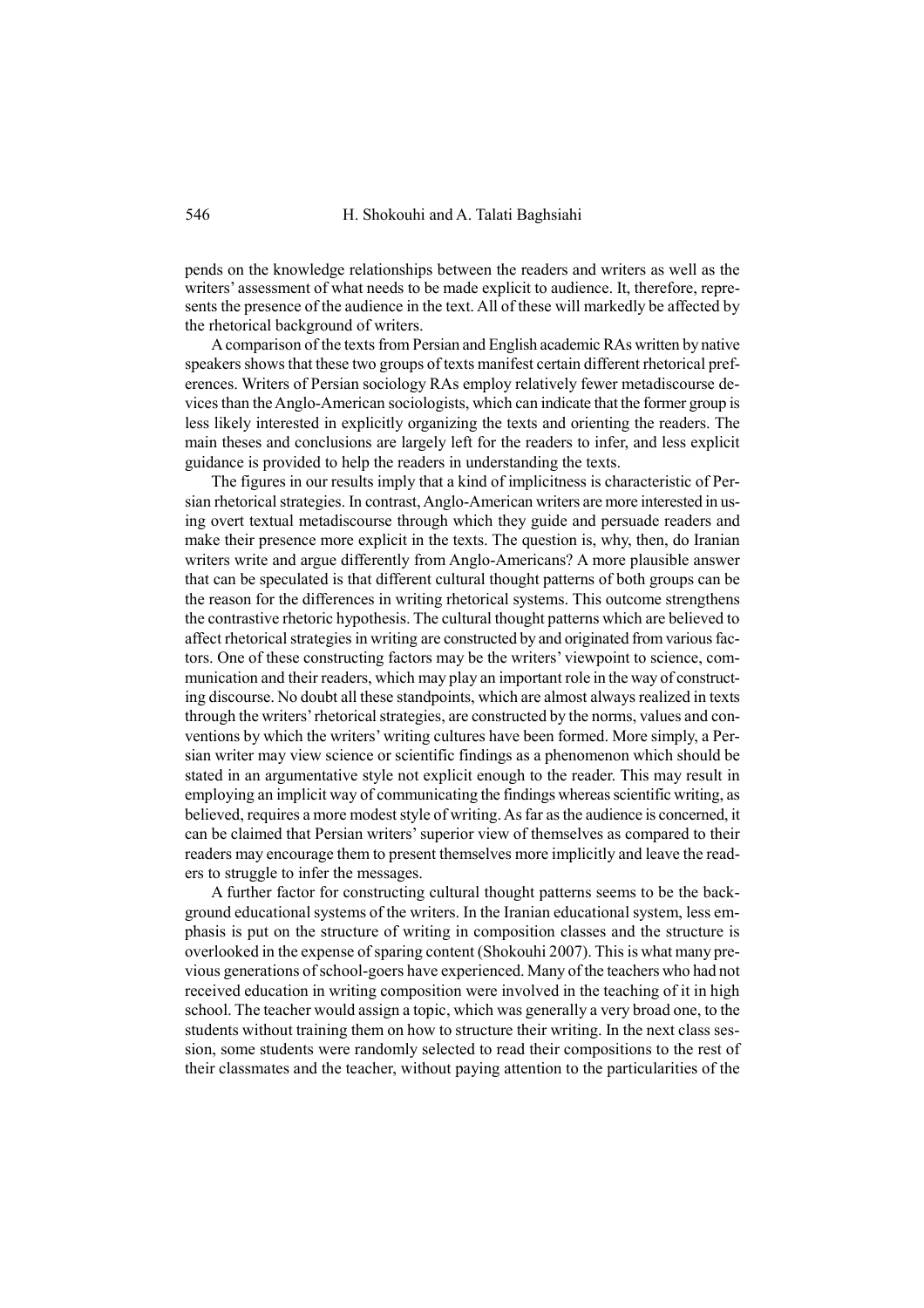written text, rated the student as "good", "moderate" or "not so good". The same student received little training at the university, too. As a consequence, it seems what is being said is more important to the writer and his reader than how it is being said. Accordingly, it may be claimed that, based on the results of the present study, Persian writers pay not much attention to the organization and structure of discourse. Their main concern may be to convey their messages while Anglo-American writers are not only interested in the structure and organization of a text but also in the content of their discourse. Making use of more metadiscoursal devices to organize the texts through which they guide and orient readers in interpreting the texts can be considered a clue of success to imparting information to their readers (see real examples from our data in the discussion sections that follow for a clearer presentation).

# 5.2. Text connectors

Text connectors help show readers how parts of texts are connected to one another and how the texts are organized (Vande Kopple 2002: 95). They construct the major part of textual metadiscourse used in the corpus. Writers use text connectors to guide readers through making the text more cohesive. They refer to items, particularly conjunctions, which help readers interpret pragmatic connection between ideas by signaling additive, resultative, contrastive and temporal relations in the writers' thinking.

The frequent use of text connectors in the English texts indicates Anglo-American writers' interests in producing more cohesive texts, which, according to Hinds (1987), can be a sign of a writer-responsible rhetoric. That is, an English writer provides statements and clues in the texts so that the reader can piece together the logic that binds the discourse together, whereas in Persian, land markers may be absent or weak and it is the responsibility of the reader to determine the relationships between any part of discourse and the discourse as a whole.

Of course, both of these preferences for rhetorical strategies seem to reflect very different notions of politeness. The implicit Persian rhetoric could be constructed as being polite by its treatment of readers as intelligent human beings, to whom nothing much needs to be explained. Saying too obvious things may seem to be scornful to the reader. Using implicit language, however, might have the danger of becoming bold, so the writer may be seen as presenting himself as superior to the reader, showing his/her own wisdom, and leaving the reader to struggle with the ideas.

The explicitness of Anglo-American rhetoric leaves less room for readers' own interpretations. It seems to be more concerned with readers' interests in providing them with more information and guidance. On the other hand, it also conveys a certain impression of authority by viewing readers as ones to whom everything must be clarified to understand. Both of these strategies, however, have a positive and a negative interpretation. However, it is likely that the typical strategy in each culture is perceived as the positive, polite one, and the non-typical – as the negative, impolite one.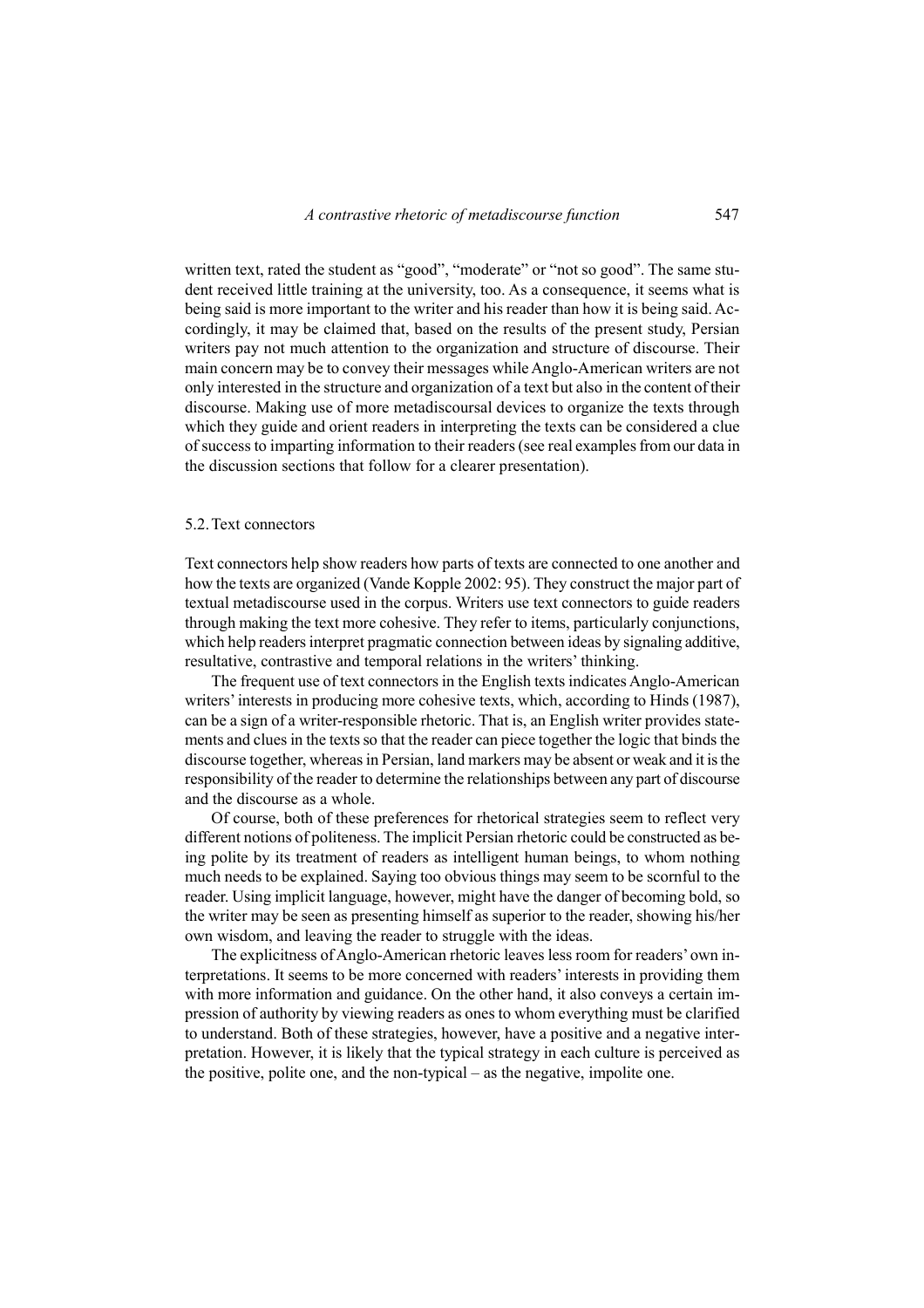The three major types of text connectors, as discussed above, are review, preview and action markers. Reviews are "reminders" of what has been said above in the text whereas previews are indicators to what is forthcoming in the text. Action markers, on the other hand, introduce an action when the writer switches from one action to another if he feels the action has significant or surprising implication to his reader. Take the following respective examples for these three markers in English and Persian from our data: examples  $(1a)$  and  $(1b)$  are "reviews",  $(2a)$  and  $(2b)$  – "previews", and  $(3a)$  and  $(3b)$  – "action markers".

- (1a) **As we saw earlier**, however, personal and altruistic fears are not entirely independent of one another.
- **ھمانطور كه محظه شد** طبقه متوسط از گستردگي برخوردار است و اقشار (1b) متنوعي دارد .

'**As was considered**, the middle class enjoys a dispersal and has variety of subclasses'.

- (2a) **In the section that follows**, I address this apparent contradiction of such movies for migration in light of micro, macro and transitional outlooks.
- **دراين قسمت**، نتايج بدست آمده از كار تحقيقاتي به شكل توصيفي مورد تجزيه و تحليل قرار گرفته است . (2b)

'**In this section**, the results are analyzed descriptively'.

(3a) **I hypothesize that** parental factors other than parents' housework performance may have a direct influence on children's housework allocations.

... **لذا پيشنھاد ميشود** پوشش شبكه سوم سيما در روستاھاي كشور افزايش يابد . (3b)

'**Then, it is suggested that** the coverage of channel three on TV should be extended to the rural areas'.

The 'review' and the 'preview' markers are relatively low in number in both English and Persian in this study, indicating unfavorablility of the two types by the writers whose data are analyzed here. This could be due to the specificity of the genre under investigation, its values and conventions, rather the writing culture. Action markers, on the contrary, are used about twice as many as the ones employed by Persian writers. Despite the double frequency of the English texts, the number of these markers, like the other two markers above, was low in both Persian and English. The double size by the English writers can suggest Anglo-American writers' interests in guiding and orienting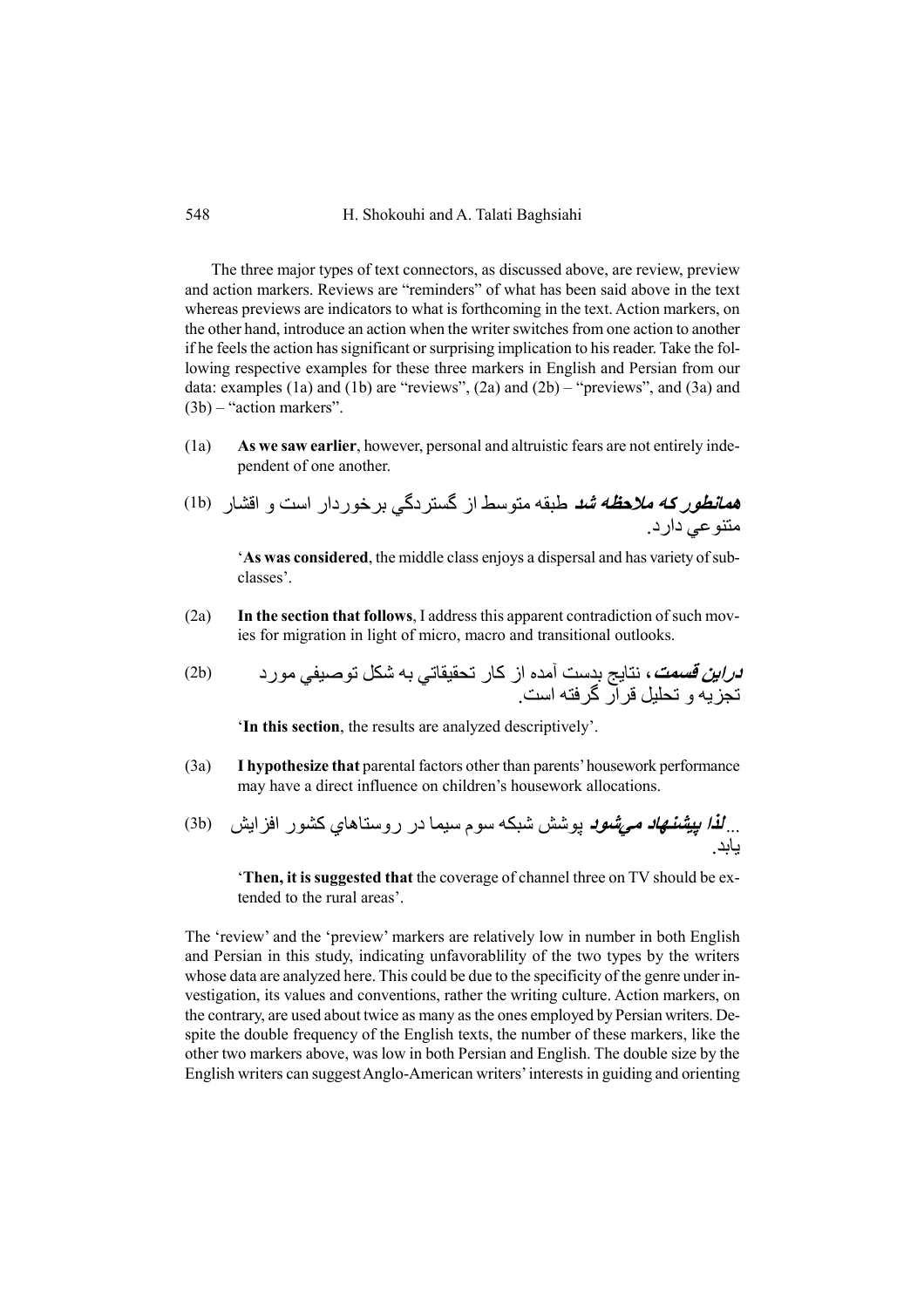the readers and their inclination to propose solutions to problems or directions towards a resolution.

## 5.3. Interpersonal metadiscourse

#### 5.3.1. Modality markers

Interpersonal metadiscourse (which in this study is limited to modality markers to assess certainty or uncertainty to the propositional content and the degree of commitment to the assessment) is an indicator of attempts made by writers to create an interaction with their readers and express their own truth-value judgments about the ongoing propositions. In other words, it contributes to writer-reader relationship by means of hedges, emphatics and different other types of markers. It is an effective device for writers to persuade and convince readers of their statements. Since the genre of RA has intrinsically a persuasive nature, there is the likelihood that interpersonal markers in general, and modality markers in particular would comprise a noticeable proportion of metadiscourse markers used in the studied RAs. As can be seen from Table 2 above, modality markers make up 31.16 and 39.65 percent of all meladiscourse used in Persian and English RAs respectively. Such large proportions emphasize that modality markers play a crucial role in RAs as persuasive discourse. Nevertheless, as the collected data indicate, there seems to be a significant difference in using this type between the two language samples, with English using far more than Persian. The possible reasons will be discussed and interpreted below with respect to two subtypes: hedges and emphatics.

### 5.3.2. Hedges

These are items such as *it is possible*, *it seems that*, *perhaps*, *it is suggested*, etc., and similar counterparts in Persian which engage the reader in the interaction and allow room for discussing alternative viewpoints, but they may convey a sense of vagueness, tentativeness and hesitation to make the sentences more acceptable to the readers (see examples below). In other words, the use of hedging devices is essential for two reasons: a) it allows claims to be made with caution, modesty and decency, as pointed out by Leech (1983) to bring about a sense of self-dispraise and b) it helps claims to be stated diplomatically. That is to say; it leaves room for discussing and presenting alternative ideas.

اين گونه برنامه ھا معمو بر اساس معيارھای زندگی شھری تھيه شده اند **و ممکن است** اثراتی در گرايشھای روستائيان داشته باشند . (4a)

'These kinds of programs have usually been prepared on the basis of urban life and **it is likely to** have impacts of rural life'.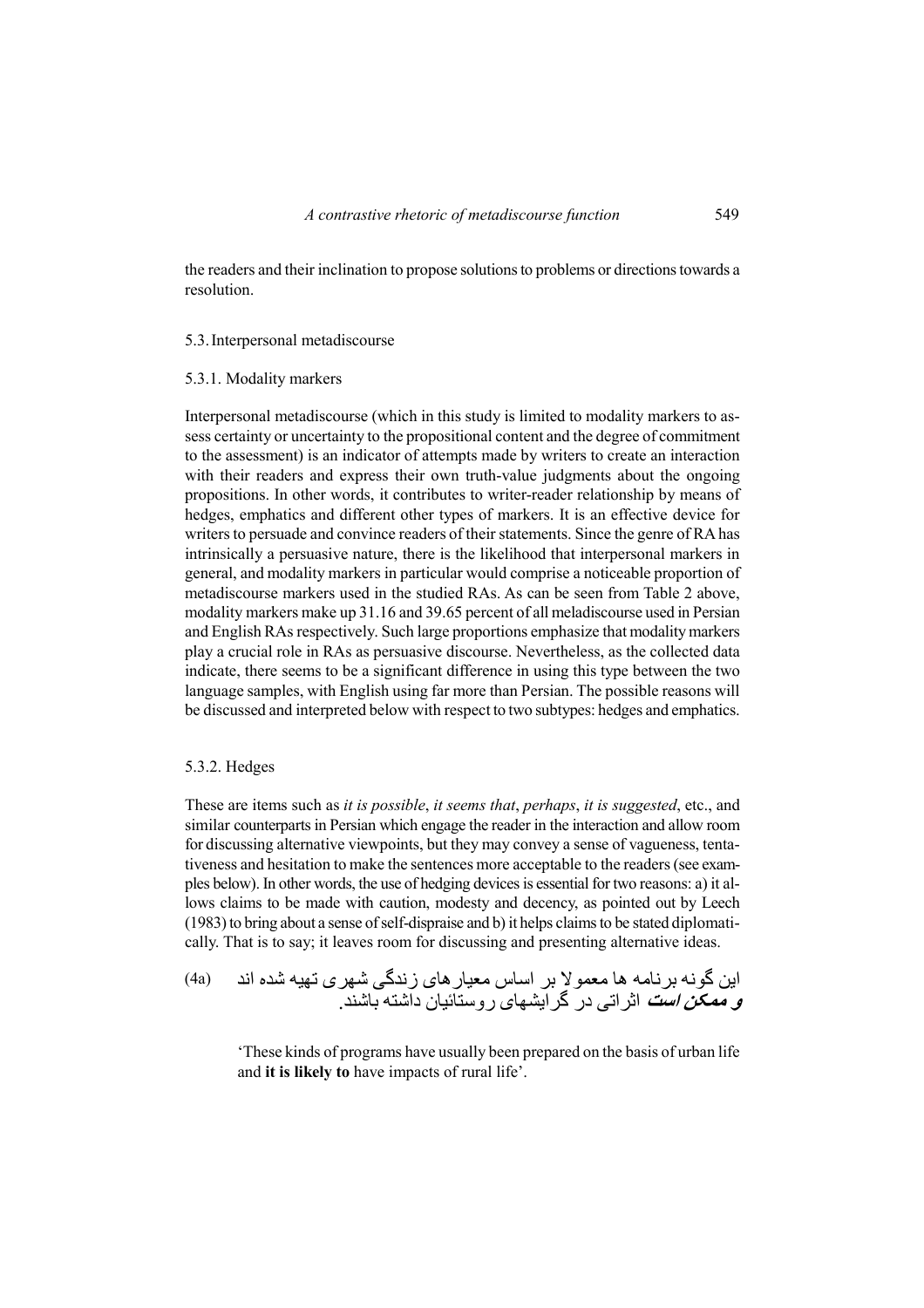(4b) The industrial mix at the time of the shock **would presumably** affect educational attainment at that time*.*

Scientific writing, it is argued, uses a style of writing which projects modesty and objectivity. Argumentative arrogance is not well regarded by the scientific community whereas modesty and cautiousness are. As Myers (1989: 5) puts it, researchers' have to present themselves as "the humble servant of the discipline". On the other hand, the more scientific writers use hedges to tone down their statements, the less they are likely to be attacked by their colleagues and competitors. In this respect, both Persian and English professionals followed the same principles, using high proportions of hedging elements in their writings.

Although hedges are the second more frequent type of metadiseourse used in both samples, the proportions of these devices signal a significant difference between the two languages, with English using far more hedges than Persian (1291 vs. 649). This difference can be related to the writers' different cultural backgrounds which are constructed by different values, conventions, beliefs and attitudes. English as the dominant language of science throughout the world provides a ground for its writers in science to follow scientific writing conventions, one of which is the tremendous use of hedging devices. Persian, on the other hand, which enjoys tremendous engagement in literature and poetry rather than science, seems to be affected by the descriptive nature of the humanity disciplines. Therefore, in the Iranian educational system literary writing like narrative is encouraged and practiced while expository texts or scientific writing is skirted in writing classes.

## 5.3.3. Emphatics

Although emphatics, unlike hedges, are known to imply certainty and emphasize the force of the propositions, as in clearly, it is obvious, of course, indeed, our text analysis revealed that emphatics used in the samples do not always emphasize assertions about the plausibility and thoroughness of the findings as they may provoke a negative defensive reaction in readers. Conversely, they are mostly used to show the writers' humility and the insufficiency. The other issue to be discussed is that writers must present themselves as servants of the discipline while asserting individual claims in scientific writing. The point which sounds important and relevant here is the phenomenon of politeness. Myers (1989), applying Brown and Levinson's (1987) model of politeness, argues that hedges can be better understood as positive or negative politeness strategies. Myers demonstrates that the same social variables that affect outcomes in everyday social interaction, i.e. social distance, power difference, and rank of imposition, exist in academic writing which lead to similar outcomes; i.e. similar politeness strategies. In scientific writing which is also an interaction and communication between writers and readers, any academic knowledge claim, as Myers believes, is a threat or Face Threatening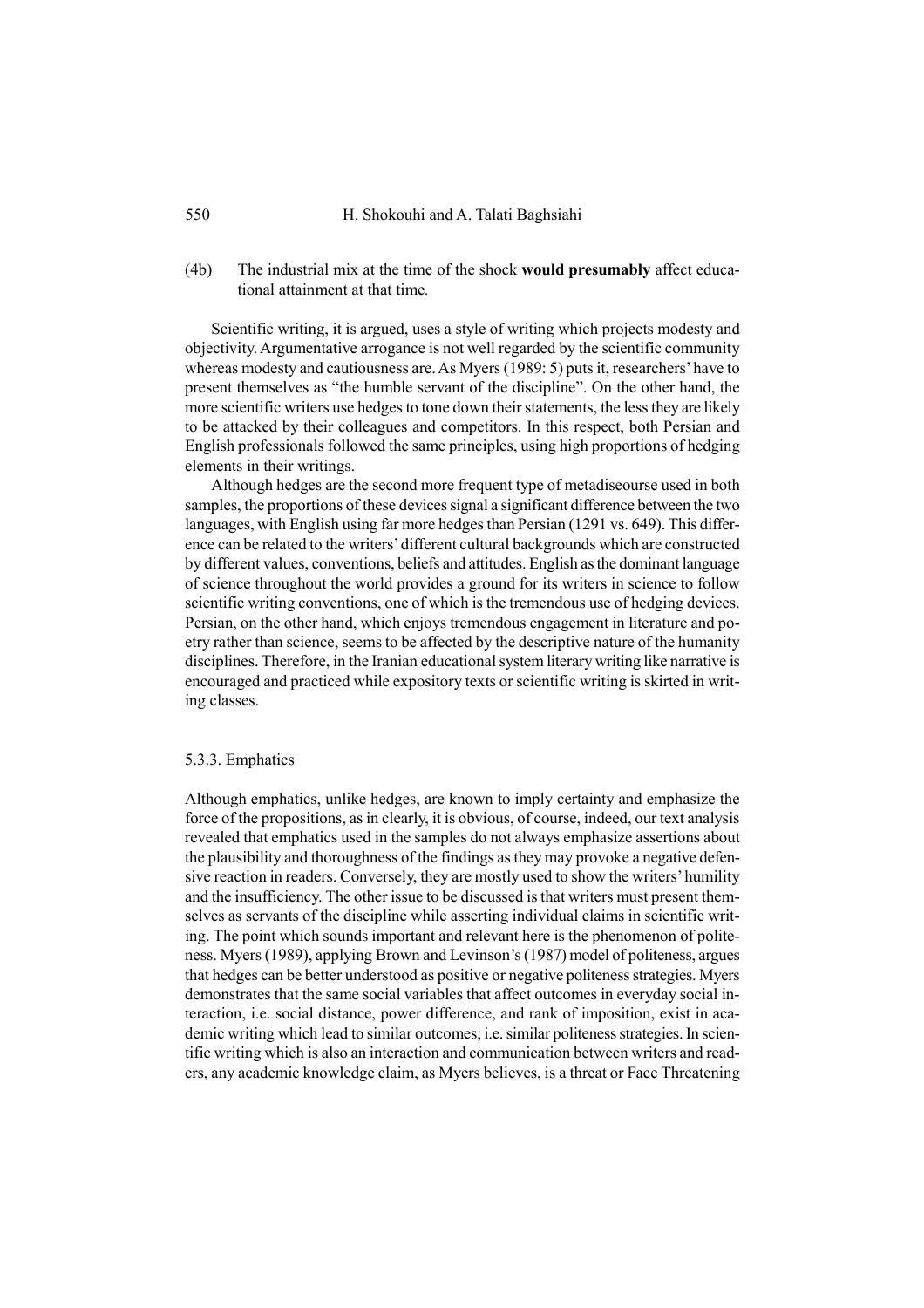Act (FTA) to readers who are mostly researchers in the field because it infringes on their freedom to act. Therefore, writers should try to save readers' negative face. Since writers and readers are more likely to be of the same positions; they may be colleagues, professionals and scientists, and more importantly members of the same academic community, writers' attempts should be not to threaten the readers' negative face. The hedges as mitigating devices, therefore, tone down the claims being made in that "the readers are still allowed to judge for themselves" (Myers 1989: 16). By using more hedging devices, writers assure their readers that they do not intend to impede their freedom in presenting alternative ideas.

**بی گمان** نگرش دموکراتيک وتوسعه ای که در اين مقاله مطرح گرديد در چارچوب فرھنگ و ارزشھای اسمی است و می تواند از بعضی جنبه ھا با نگرش دموکراتيک و توسعه ای جھان غرب تا حدودی متفاوت باشد . (5a)

'**Ao doubt** the democratic and developmental view raised in this article is within the frame of cultural and Islamic values, and it can be somewhat different from the views taken in the west'.

(5b) **Of course**, the findings of the present study will need more investigations and refinements*.*

The relatively low and same frequencies of emphatics used in the two samples indicate that this metadiscoursal subtype may not be affected by the cultural variations of the writers. Rather this may be controlled by the requirement of the genre or the disciplinary culture.

### 6. Conclusion

The data in this study has revealed that the Persian rhetorical system differs significantly  $(69.277 > 20.515$  at alpha=0.001 and DF=5) from the English rhetoric as far as sociology texts in journals are concerned. One chief reason could be the culture diference manifested in writing conventions. Moreover, different metadiscoursal choices employed by some Persian writers of sociology texts can indicate the different rhetorical strategies employed by these writers. The choices, we assume, are affected by the writers' rhetorical norms and conventions acquired through their individual experiences in writing courses. The findings in this study suggest that the teachers engaged in teaching writing courses to Persians at various levels from high school to university should emphasize the objective conventions of expository writing so that the students grasp the idea that different genres require different styles.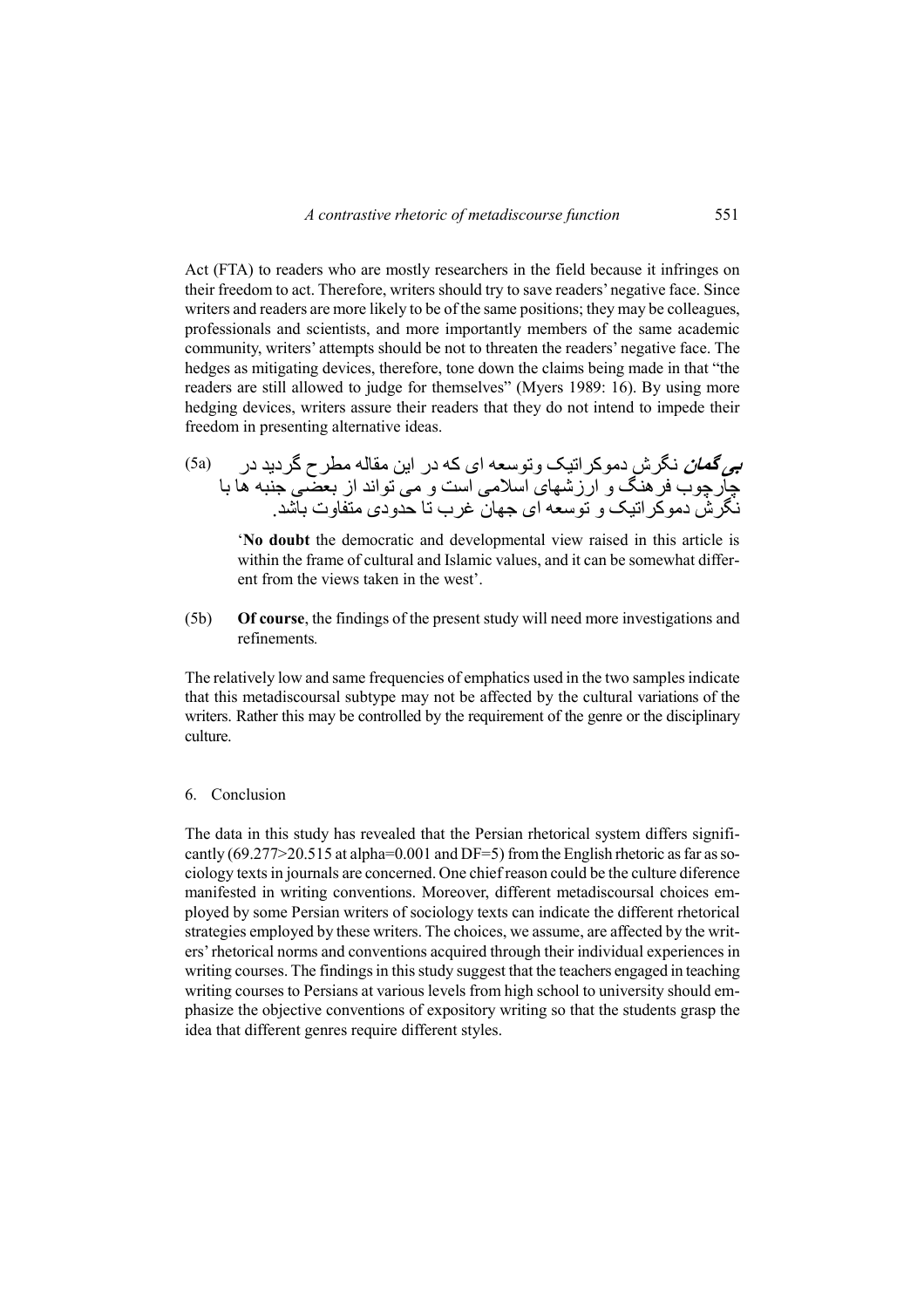#### **REFERENCES**

- Clyne, M.G. 1981. "Culture and discourse structure". *Journal of Pragmatics* 5(1). 61–66.
- Clyne, M.G. 1984. "Linguistics and written discourse in particular languages: Contrastive studies in English and German". *Annual Review of Applied Linguistics* 3(1). 38–49.
- Connor, U. 1996. *Contrastive rhetoric: Cross-cultural aspects of second language writing*. New York: Cambridge University Press.
- Crismore. A., R. Markkanen and M.S. Steffensen. 1993. "Metadiscourse in persuasive writing: A study of texts written by American and Finnish university students". *Written Communication*  10(1). 39–71.
- Fuertes-Olivera, P. A., M. Yelasco-Sacnstan, A. Arribas-Bano, and E. Samaniego-Fernandez. 2001. "Persuasion and advertising English: metadiscourse in slogans and headlines". *Journal of Pragmatics* 33(10). 1291-130.
- Hallidav. M.A.K. 1973. *Explorations in the functions of language*. New York: Elsevier North-Holland, Inc.
- Hallidav, M.A.K. 1994. *An introduction to functional grammar.* (2nd ed.) London: Edvard Arnold.
- Hinds. J. 1987. "Readers vs. writers responsibility: A new typology". In: Connor, U. and R.B. Kaplan (eds.), *Writing across languages: Analysis of L2 text*. Reading, MA: Addison-Weslev. 141–152.
- Holmes, R. 1997. "Genre analysis and the social sciences: An investigation of the structure of research articles discussion sections in three disciplines". *English for Specific Purposes* 16(2). 321–337.
- Hyland. K. 1998. "Persuasion and context: The pragmatics of academic metadiscourse". *Journal of Pragmatics* 30(3). 437–455.
- Hyland, K. 1999. "Talking to student: metadiscourse in introductory coursebooks". *English for Specific Purposes* 18(1). 3–26.
- Hyland, K. 2005. *Metadiscourse*. London: Continuum.
- Kaplan, R.B. 1966. "Cultural thought patterns in intercultural education". *Language Learning*  16(1). 1–20.
- Kaplan, R.B. 1984. "Introduction". *Annual Review of Applied Linguistics* 3(1). 1–15.
- Leki, I. 1991. "Twenty five years of contrastive rhetoric: Text analysis and writing pedagogies". *TESOL Quarterly* 25(1). 123–143.
- Mauranen. A. 1993. "Contrastive ESP rhetoric: Metatext in Finnish-English economics texts". *English for Specific Purposes* 12(1). 3–22.
- Moreno, A.I. 1997. "Genre constrains across languages: Causal metatext in Spanish and English RAs". *English for Specific Purposes* 16(2). 161–179.
- Myers, G. 1989. "The pragmatics of politeness in scientific articles". *Applied Linguistics* 10(1). 1–35.
- Noor, R. 2001. "Contrastive rhetoric in expository prose: Approaches and achievements". *Journal of Pragmatics* 33(3). 255–269.
- Salager-Meyer, F. 1994. "Hedges and textual communicative function in medical English written discourse". *English for Specific Purposes* 13(2). 149–170.
- Shokouhi, H. 2007. "A functional analysis of rhetorical organization of recognition and production tasks by EFL learners". *Odense Working Papers in Language and Communication* 34. 717–734.
- Swales, J. 1990. *Genre analysis: English in academic and research settings*. Cambridge: Cambridge University Press.
- Valero-Garces, C. 1996. "Contrastive ESP rhetoric: Metatext in Spanish-English economics texts". *English for Specific Purposes* 15(2). 279–294.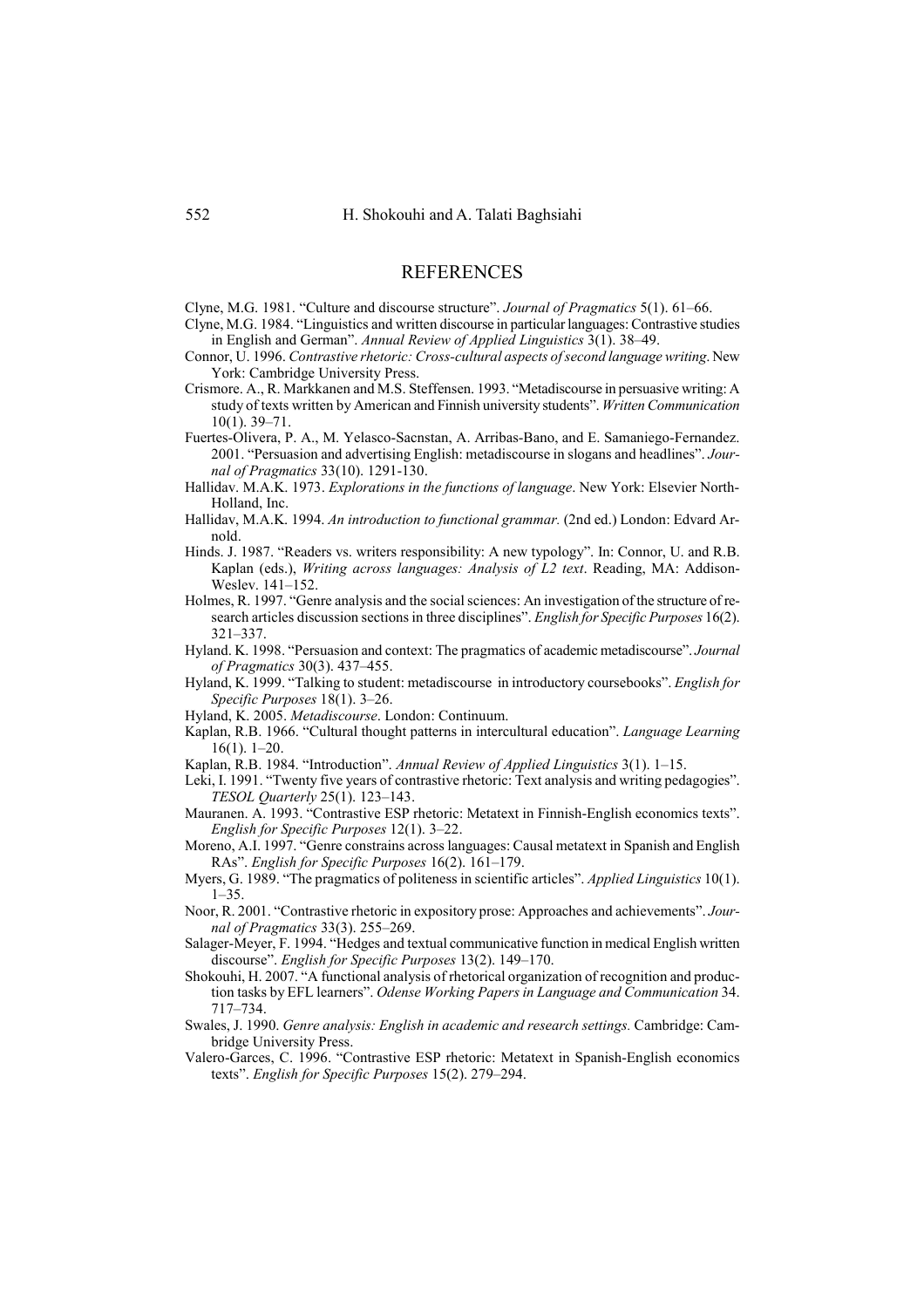Vande Kopple, W.J. 1985. "Some exploratory discourse on metadiscourse". *College Composition and Communication* 36(1). 82–93.

Vande Kopple, W.J. 2002. "Metadiscourse, discourse, and issues in composition and rhetoric". In: Barton, E. and G. Stygall (eds.), *Discourse studies in composition*. Gresskill, NJ: Hampton Press, Inc. 91–114.

# **Address correspondence to:**

Hossein Shokouhi Department of English, Faculty of Literature and Humanities Se Goosh Shahid Chamran University Ahvaz, Iran shokouhi\_hossein@yahoo.com

# APPENDIX 1

Occurrence of all metadiscourse categories, types and subtypes per text in Persian and English.

|           | T.C. | R.                      | Р.               | A.M.                    | Н.   | Е.  | Tex.<br>M. | Int.<br>М. | <b>Total</b><br>М. | Run.<br>Wds. |
|-----------|------|-------------------------|------------------|-------------------------|------|-----|------------|------------|--------------------|--------------|
| PT.1      | 110  | $\mathbf{1}$            | $\mathbf{3}$     | $\overline{\mathbf{4}}$ | 51   | 10  | 118        | 61         | 179                | 4815         |
| PT.2      | 192  | $\mathbf{1}$            | **               | 5                       | 60   | 22  | 198        | 82         | 280                | 5306         |
| PT.3      | 116  | $\mathbf{1}$            | 1                | 12                      | 42   | 5   | 130        | 47         | 177                | 4890         |
| PT.4      | 154  | 5                       | $\boldsymbol{2}$ | 5                       | 81   | 15  | 166        | 96         | 262                | 5936         |
| PT.5      | 150  | 8                       | 26               | 5                       | 53   | 14  | 189        | 67         | 256                | 7936         |
| PT.6      | 281  | $\mathbf{2}$            | 4                | 15                      | 134  | 21  | 302        | 155        | 457                | 9104         |
| PT.7      | 161  | 12                      | 5                | 14                      | 63   | 13  | 192        | 76         | 168                | 6048         |
| PT.8      | 160  | 3                       | 6                | $\overline{\bf{4}}$     | 58   | 19  | 173        | 77         | 250                | 5586         |
| PT.9      | 100  | 5                       | 10               | 10                      | 44   | 8   | 125        | 52         | 177                | 5896         |
| PT.10     | 128  | $\mathbf{2}$            | $\overline{2}$   | 8                       | 63   | 13  | 140        | 76         | 216                | 5780         |
| PT. Total | 1562 | 40                      | 59               | 82                      | 649  | 140 | 1743       | 789        | 2532               | 61333        |
| ET.1      | 170  | $\overline{\mathbf{4}}$ | 9                | 9                       | 155  | 16  | 192        | 171        | 363                | 7548         |
| ET.2      | 172  | $\overline{2}$          | 8                | $10\,$                  | 93   | 25  | 192        | 118        | 310                | 7080         |
| ET.3      | 224  | 8                       | 17               | 24                      | 147  | 10  | 273        | 157        | 430                | 7476         |
| ET.4      | 155  | 1                       | 11               | 10                      | 100  | 9   | 177        | 109        | 286                | 6792         |
| ET.5      | 150  | 10                      | 7                | 20                      | 118  | 14  | 187        | 132        | 319                | 6162         |
| ET.6      | 245  | $\mathbf{2}$            | $\mathbf{3}$     | 28                      | 110  | 9   | 278        | 119        | 397                | 8604         |
| ET.7      | 150  | $\mathbf{2}$            | 1                | $\overline{7}$          | 115  | 10  | 160        | 125        | 285                | 5868         |
| ET.8      | 252  | 11                      | 15               | 12                      | 166  | 46  | 290        | 212        | 502                | 8569         |
| ET.9      | 273  | 11                      | 9                | 21                      | 180  | 21  | 314        | 201        | 515                | 6348         |
| ET.10     | 153  | $\mathbf{2}$            | 5                | 16                      | 117  | 30  | 176        | 147        | 323                | 6912         |
| ET. Total | 1944 | 53                      | 85               | 157                     | 1291 | 180 | 2239       | 1481       | 3720               | 71359        |